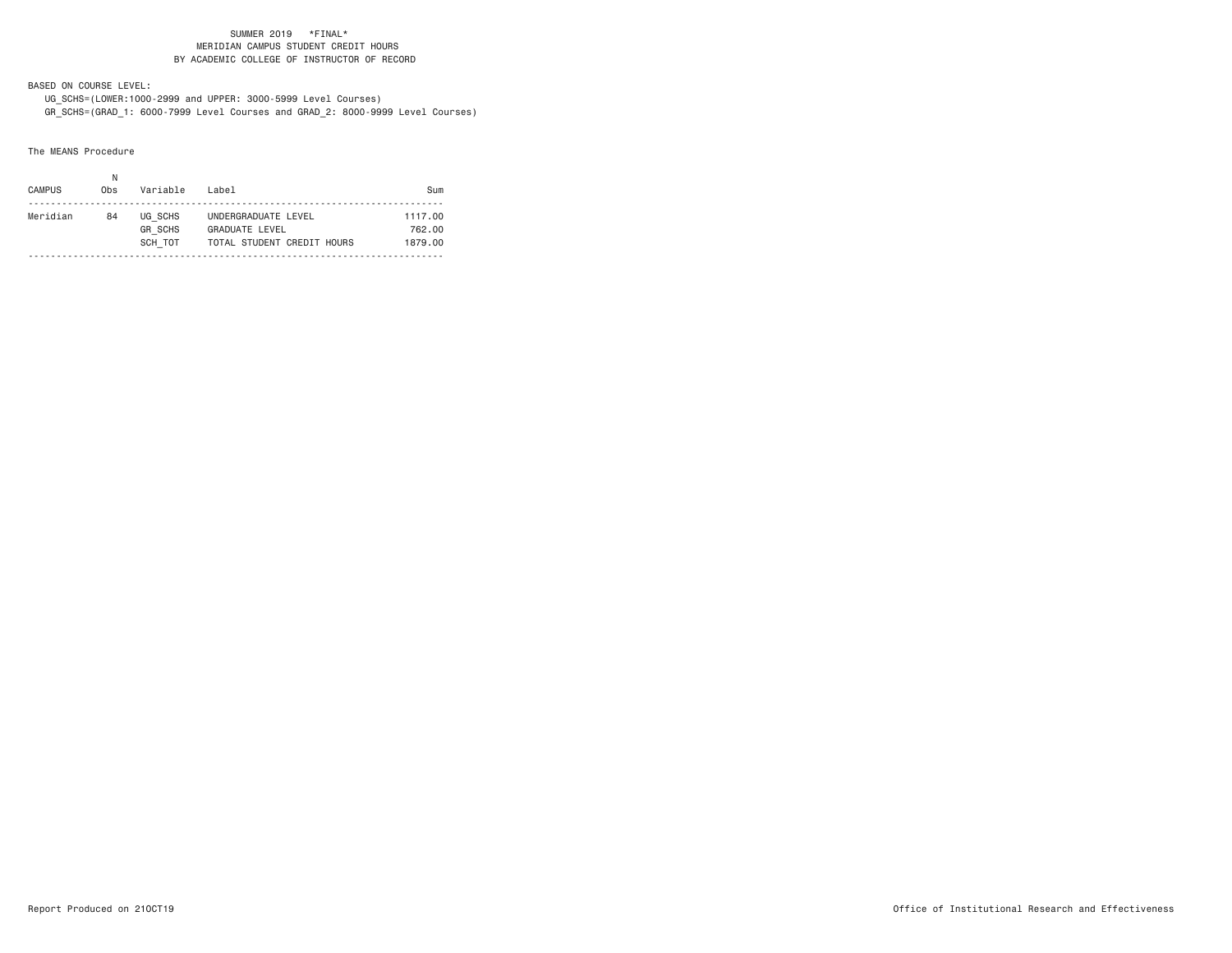#### SUMMER 2019\*FINAL\* MERIDIAN CAMPUS STUDENT CREDIT HOURSBY ACADEMIC COLLEGE OF INSTRUCTOR OF RECORD

BASED ON COURSE LEVEL:

 UG\_SCHS=(LOWER:1000-2999 and UPPER: 3000-5999 Level Courses) GR\_SCHS=(GRAD\_1: 6000-7999 Level Courses and GRAD\_2: 8000-9999 Level Courses)

The MEANS Procedure

| ACADEMIC COLLEGE | Ν<br>Obs | Variable                      | Label                                                                      | Sum                        |
|------------------|----------|-------------------------------|----------------------------------------------------------------------------|----------------------------|
| Arts & Sciences  | 23       | UG SCHS<br>GR_SCHS<br>SCH TOT | UNDERGRADUATE LEVEL<br><b>GRADUATE LEVEL</b><br>TOTAL STUDENT CREDIT HOURS | 493,00<br>51,00<br>544.00  |
| <b>Business</b>  | 21       | UG SCHS<br>GR SCHS<br>SCH TOT | UNDERGRADUATE LEVEL<br><b>GRADUATE LEVEL</b><br>TOTAL STUDENT CREDIT HOURS | 309,00<br>117.00<br>426,00 |
| Education        | 40       | UG SCHS<br>GR SCHS<br>SCH TOT | UNDERGRADUATE LEVEL<br><b>GRADUATE LEVEL</b><br>TOTAL STUDENT CREDIT HOURS | 315,00<br>594.00<br>909,00 |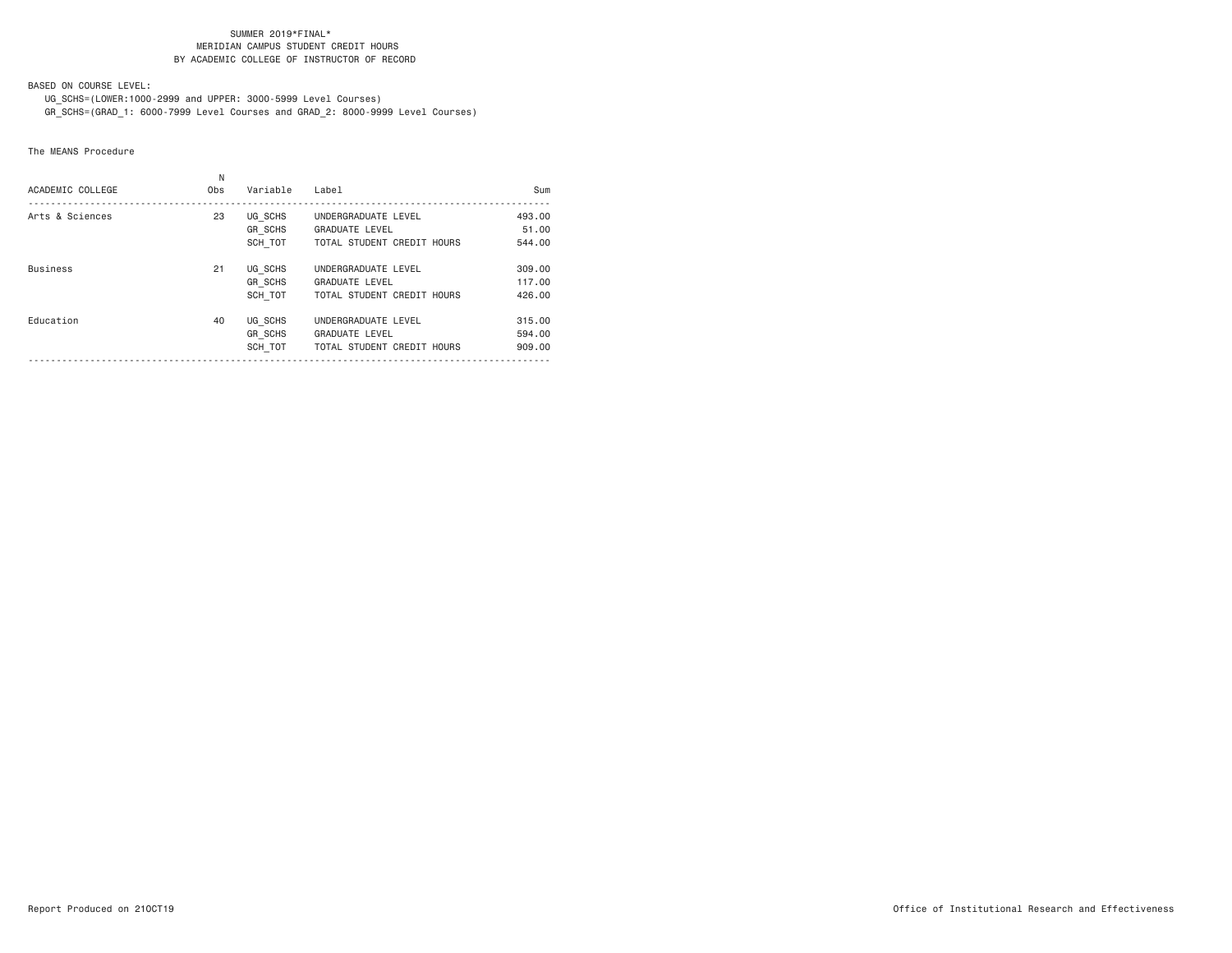### SUMMER 2019\*FINAL\***MERIDIAN CAMPUS STUDENT CREDIT HOURS** BY ACADEMIC COLLEGE OF INSTRUCTOR OF RECORD

BASED ON COURSE LEVEL:

 UG\_SCHS=(LOWER:1000-2999 and UPPER: 3000-5999 Level Courses \*\*Excludes CVM 5000-5999 Level Courses\*\*) GR\_SCHS=(GRAD\_1: 6000-7999 Level Courses and GRAD\_2: 8000-9999 Level Courses)

| ACADEMIC DEPARTMENT                    | UNDERGRADUATE<br>LEVEL | GRADUATE<br>LEVEL | TOTAL      |
|----------------------------------------|------------------------|-------------------|------------|
|                                        |                        |                   |            |
| Anthropology & Middle Eastern Cultures | 21.00                  | 0.00              | 21.00      |
| Communication                          | 54.00                  | 0.00              | 54.00      |
| English                                | 99.00                  | 6.00              | 105.00     |
| Geosciences                            | 97.00                  | 0.00              | 97.00      |
| History                                | 45.00                  | 30.00             | 75.00      |
| Mathematics & Statistics               | 21.00                  | 0.00              | 21.00      |
| Psychology                             | 78.00                  | 12.00             | 90.00      |
| Sociology                              | 78.00                  | 3.00              | 81.00      |
|                                        | --------------         |                   |            |
|                                        | 493.00                 | 51.00             | 544.00     |
|                                        | ===============        | ===============   | ========== |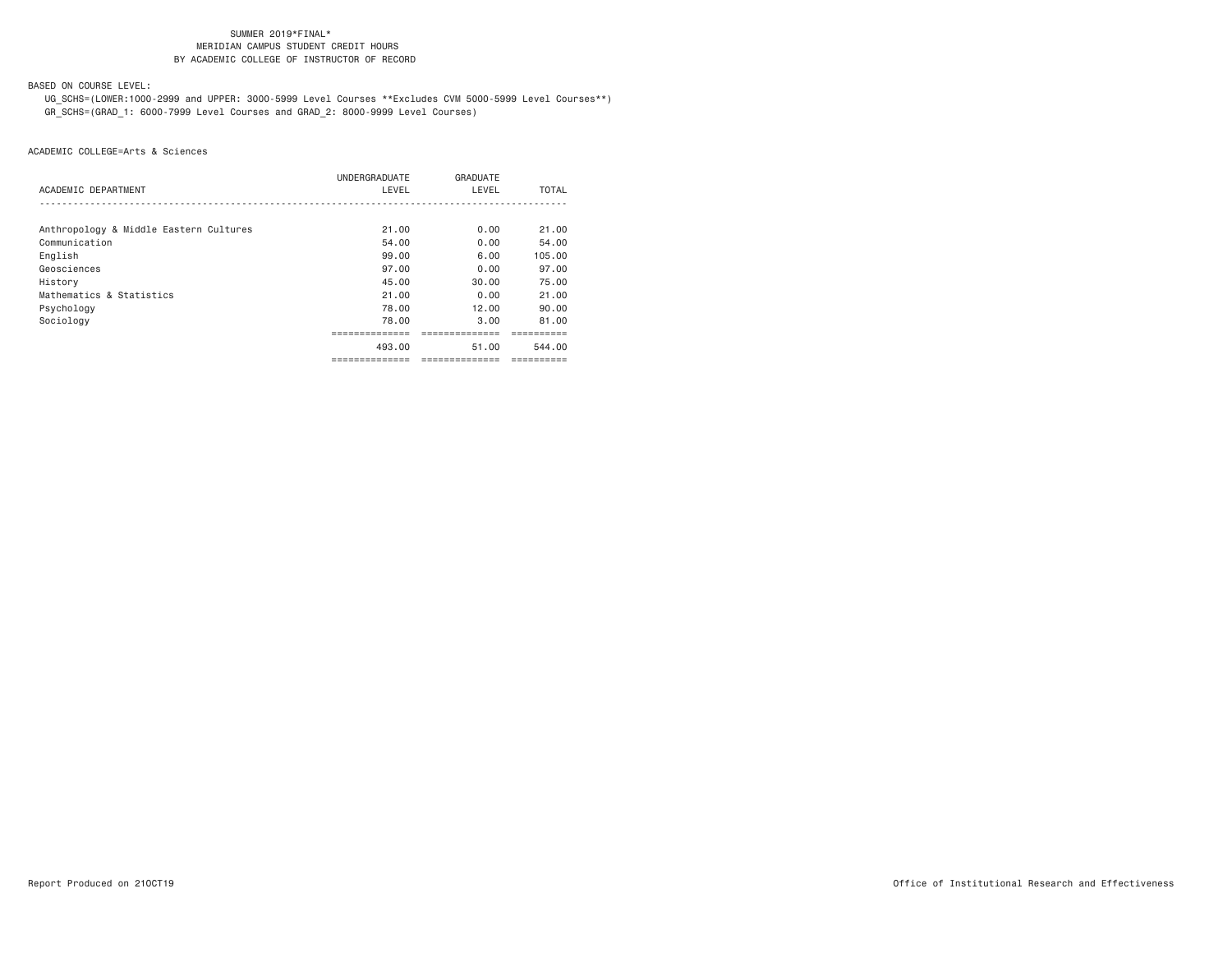### SUMMER 2019\*FINAL\***MERIDIAN CAMPUS STUDENT CREDIT HOURS** BY ACADEMIC COLLEGE OF INSTRUCTOR OF RECORD

BASED ON COURSE LEVEL:

 UG\_SCHS=(LOWER:1000-2999 and UPPER: 3000-5999 Level Courses \*\*Excludes CVM 5000-5999 Level Courses\*\*) GR\_SCHS=(GRAD\_1: 6000-7999 Level Courses and GRAD\_2: 8000-9999 Level Courses)

|                                                 | UNDERGRADUATE | GRADUATE |        |
|-------------------------------------------------|---------------|----------|--------|
| ACADEMIC DEPARTMENT                             | LEVEL         | LEVEL    | TOTAL  |
|                                                 |               |          |        |
| Finance & Economics                             | 0.00          | 42.00    | 42.00  |
| Management & Information Systems                | 144.00        | 24.00    | 168,00 |
| Marketing, Quantitative Analysis & Business Law | 87.00         | 3.00     | 90.00  |
| School of Accountancy                           | 78.00         | 48.00    | 126.00 |
|                                                 |               |          |        |
|                                                 | 309.00        | 117.00   | 426.00 |
|                                                 |               |          |        |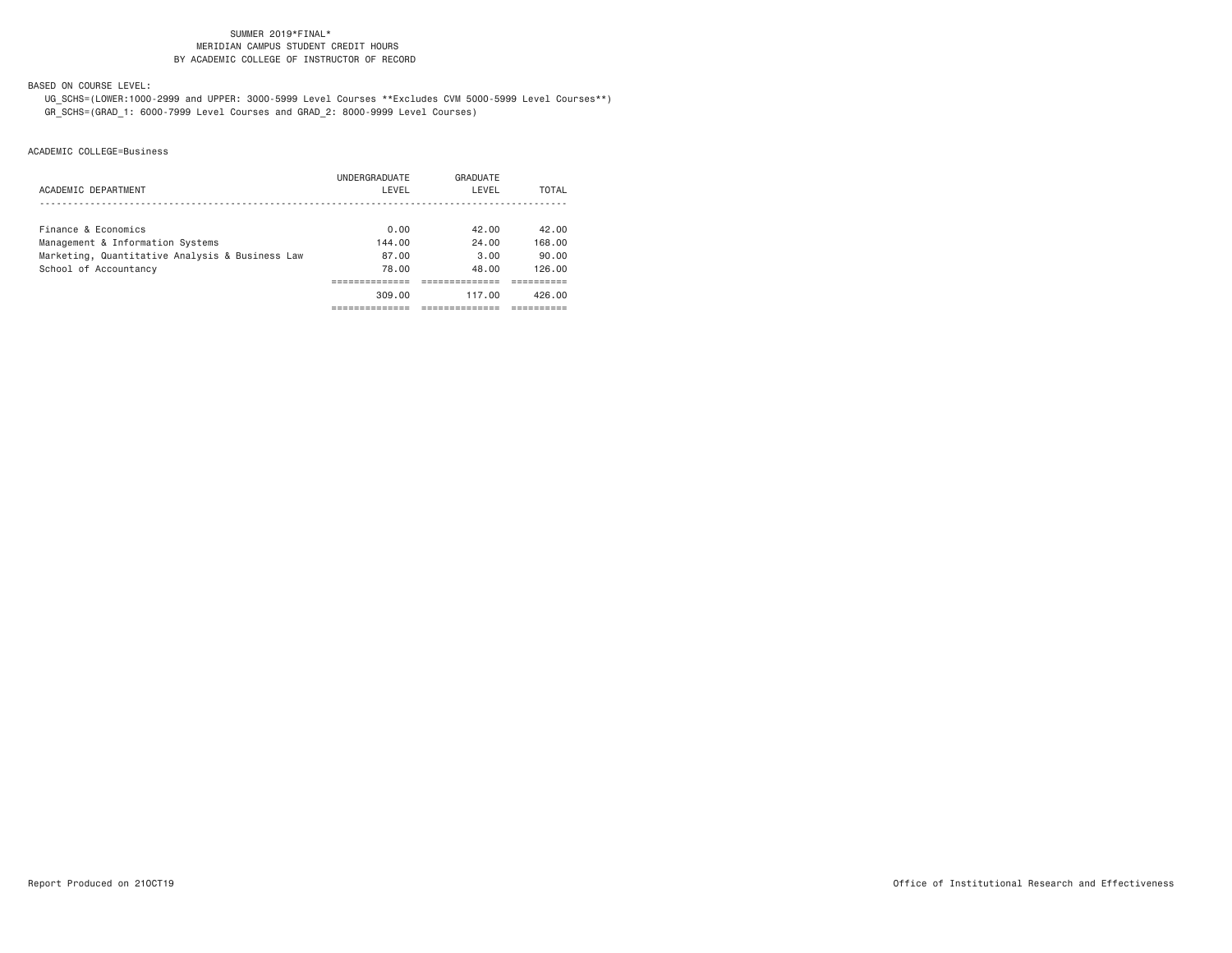### SUMMER 2019\*FINAL\***MERIDIAN CAMPUS STUDENT CREDIT HOURS** BY ACADEMIC COLLEGE OF INSTRUCTOR OF RECORD

BASED ON COURSE LEVEL:

 UG\_SCHS=(LOWER:1000-2999 and UPPER: 3000-5999 Level Courses \*\*Excludes CVM 5000-5999 Level Courses\*\*) GR\_SCHS=(GRAD\_1: 6000-7999 Level Courses and GRAD\_2: 8000-9999 Level Courses)

| ACADEMIC DEPARTMENT                                | UNDERGRADUATE<br>LEVEL | GRADUATE<br>LEVEL | TOTAL  |
|----------------------------------------------------|------------------------|-------------------|--------|
| Counseling, Educational Psychology, and Foundation | 0.00                   | 204.00            | 204.00 |
| Curriculum, Instruction & Special Education        | 249.00                 | 87.00             | 336.00 |
| Educational Leadership                             | 27.00                  | 303.00            | 330.00 |
| Kinesiology                                        | 39.00                  | 0.00              | 39.00  |
|                                                    |                        |                   |        |
|                                                    | 315.00                 | 594.00            | 909.00 |
|                                                    |                        |                   |        |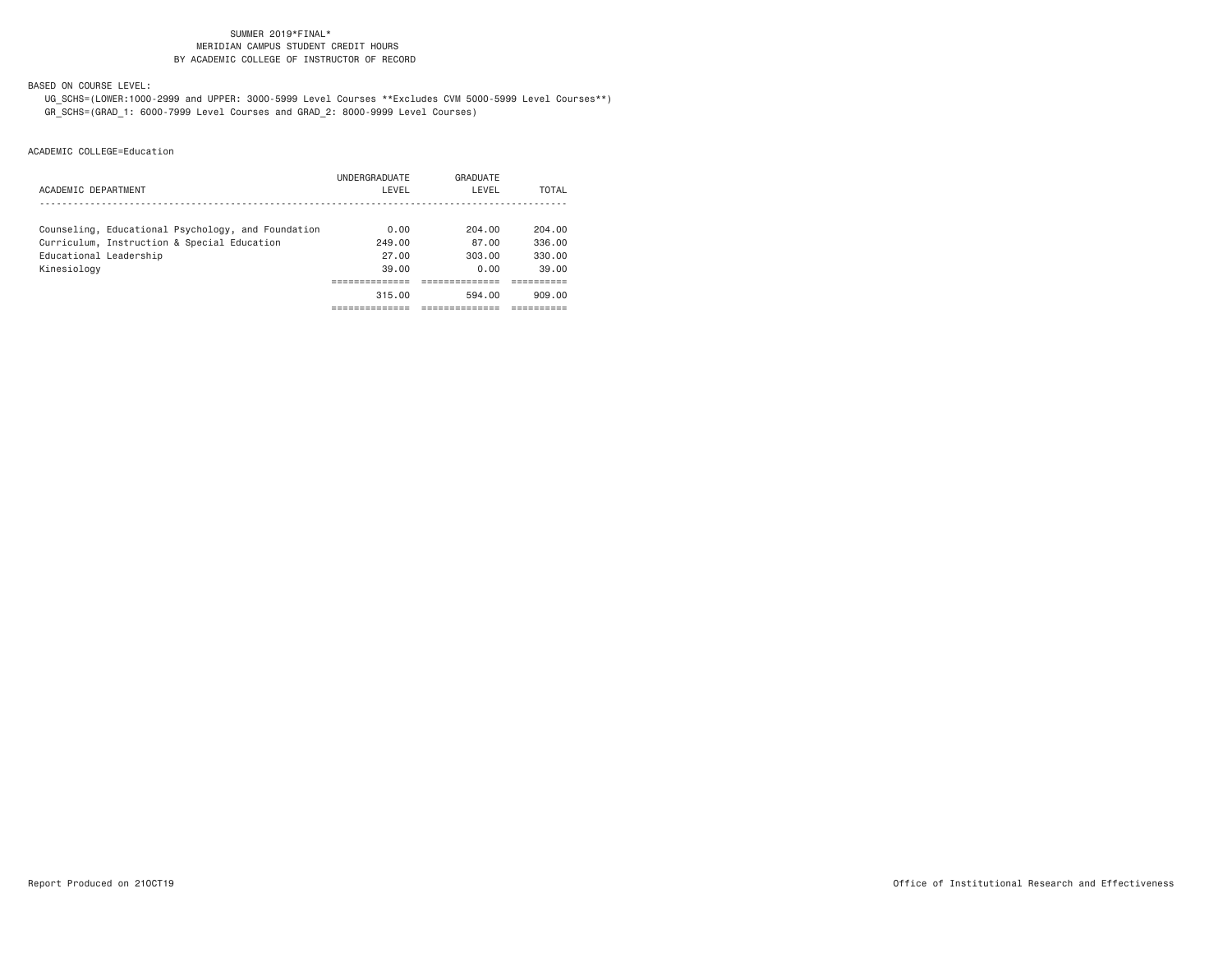| ACADEMIC DEPARTMENT                                                                 | Instructor Name | Rank     | Tenure<br>Status | Course<br>Cip # | CRN   | Course # | Sec | Crs | Type Title         | Inst<br>Per | UG<br><b>SCHS</b>                                  | GR<br><b>SCHS</b>                                                                                       | Total<br>SCHS       |
|-------------------------------------------------------------------------------------|-----------------|----------|------------------|-----------------|-------|----------|-----|-----|--------------------|-------------|----------------------------------------------------|---------------------------------------------------------------------------------------------------------|---------------------|
| Anthropology & Middle Eastern Cultures                                              | Turner, James   | Lecturer | Non-Ten Track    | 450201          | 21074 | AN 3113  | 201 | C . | Societies Of World | 1.00        | 21,00<br>.<br>21.00                                | 0.00<br>.<br>0.00                                                                                       | 21.00<br>.<br>21.00 |
| ============================<br>=========<br>Anthropology & Middle Eastern Cultures |                 |          |                  |                 |       |          |     |     |                    |             | $=$ = = = = = = =<br>21.00<br>________<br>-------- | $\qquad \qquad \equiv \equiv \equiv \equiv \equiv \equiv \equiv \equiv$<br>0.00<br>--------<br>-------- | 21.00               |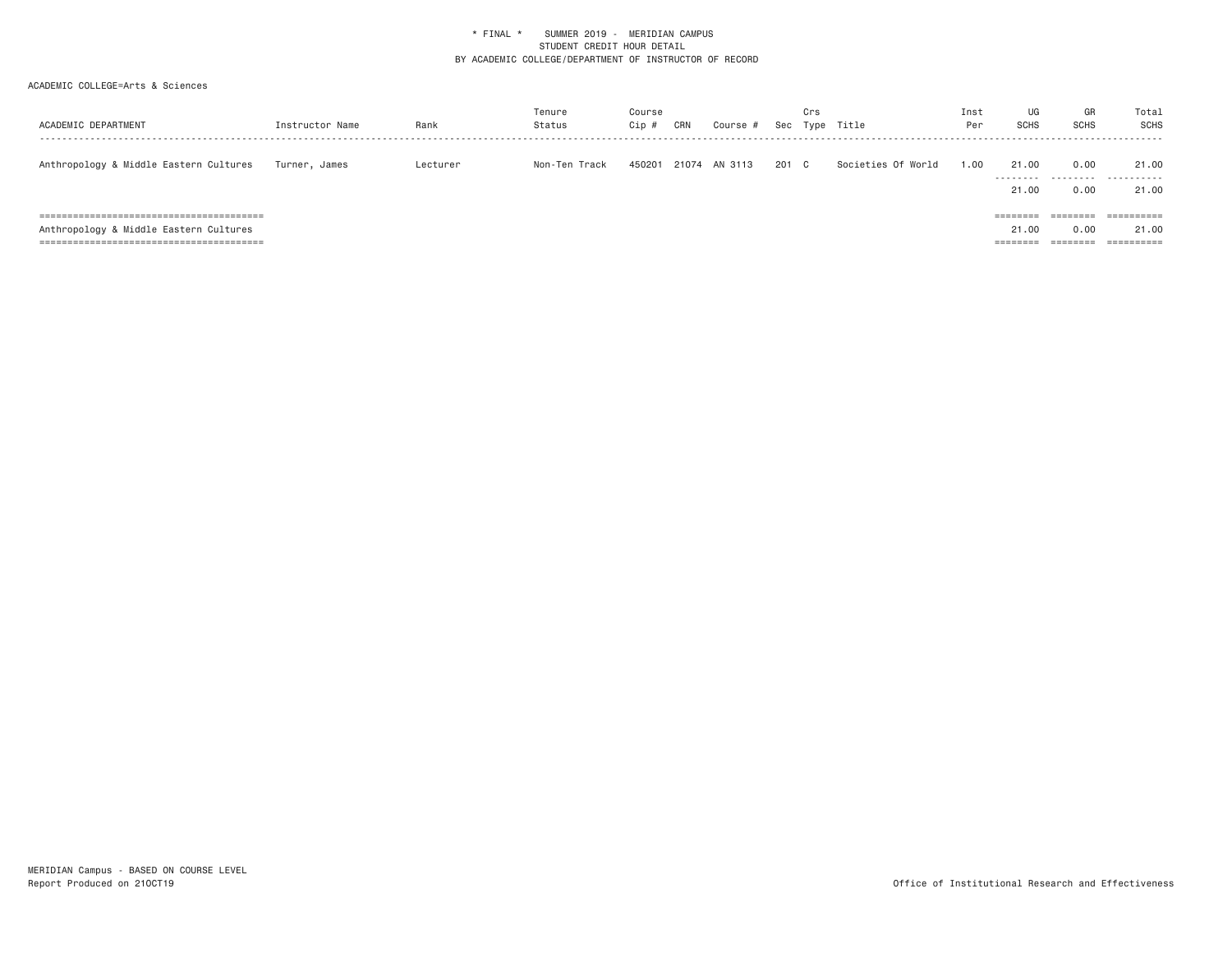| ACADEMIC DEPARTMENT | Instructor Name    | Rank        | Tenure<br>Status | Course<br>Cip #  | CRN   | Course #                 | Sec        | Crs      | Type Title                         | Inst<br>Per  | UG<br><b>SCHS</b>             | GR<br><b>SCHS</b>    | Total<br>SCHS<br>- - - - - - - |
|---------------------|--------------------|-------------|------------------|------------------|-------|--------------------------|------------|----------|------------------------------------|--------------|-------------------------------|----------------------|--------------------------------|
| Communication       | Misun, Christopher | Non-Faculty | Not Applicable   |                  |       | 500602 21079 CO 1903     | 201 C      |          | Intro To Cinema                    | 1.00         | 18,00<br>.<br>18,00           | 0.00<br>.<br>0.00    | 18,00<br>.<br>18.00            |
|                     | Taylor, Joshua     | Lecturer    | Non-Ten Track    | 090401<br>090900 | 21667 | CO 3423<br>21668 CO 3843 | 201<br>201 | C.<br>C. | Feature Writing<br>Media Relations | 1.00<br>1.00 | 21,00<br>15.00<br>.<br>36.00  | 0.00<br>0.00<br>0.00 | 21.00<br>15.00<br>.<br>36.00   |
| Communication       |                    |             |                  |                  |       |                          |            |          |                                    |              | ========<br>54.00<br>======== | 0.00                 | 54.00                          |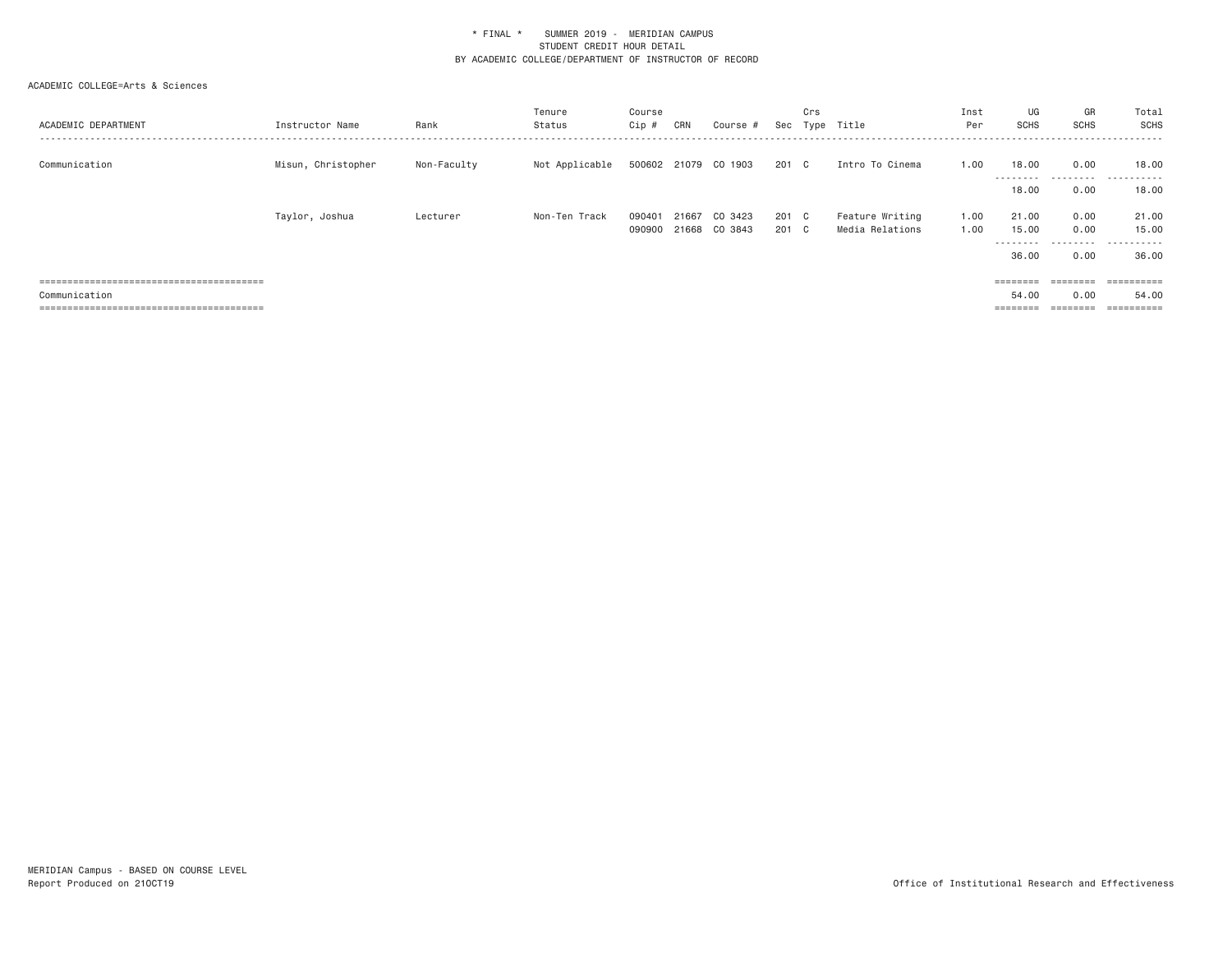| ACADEMIC DEPARTMENT | Instructor Name  | Rank     | Tenure<br>Status | Course<br>Cip # | CRN   | Course #             | Sec   | Crs | Type Title                | Inst<br>Per | UG<br><b>SCHS</b>  | GR<br><b>SCHS</b> | Total<br><b>SCHS</b><br>. <u>.</u> . |
|---------------------|------------------|----------|------------------|-----------------|-------|----------------------|-------|-----|---------------------------|-------------|--------------------|-------------------|--------------------------------------|
| English             | Slimp, Cynthia   | Lecturer | Non-Ten Track    |                 |       | 231303 21110 EN 3313 | 201 C |     | Writing for the Work 1.00 |             | 57.00<br>--------- | 0.00<br>.         | 57.00<br>.                           |
|                     |                  |          |                  |                 |       |                      |       |     |                           |             | 57.00              | 0.00              | 57.00                                |
|                     | Slimp, Stephen   | Lecturer | Non-Ten Track    | 231404          | 21647 | EN 4533              | 201 C |     | Milton                    | 1.00        | 6.00               | 0.00              | 6.00                                 |
|                     |                  |          |                  |                 |       | 21648 EN 6533        | 201 C |     | Milton                    | 1.00        | 0.00               | 6.00              | 6.00                                 |
|                     |                  |          |                  |                 |       |                      |       |     |                           |             | .<br>6.00          | .<br>6.00         | . <b>.</b><br>12.00                  |
|                     | Thompson, Amanda | Lecturer | Non-Ten Track    | 231401          |       | 22115 EN 2203        | 201 C |     | Intro To Literature       | 1.00        | 36.00<br>--------- | 0.00<br>------    | 36.00<br>. <u>.</u> .<br>$\cdots$    |
|                     |                  |          |                  |                 |       |                      |       |     |                           |             | 36.00              | 0.00              | 36.00                                |
|                     |                  |          |                  |                 |       |                      |       |     |                           |             | ========           | ========          |                                      |
| English             |                  |          |                  |                 |       |                      |       |     |                           |             | 99.00              | 6,00              | 105.00                               |
|                     |                  |          |                  |                 |       |                      |       |     |                           |             |                    | ========          | ==========                           |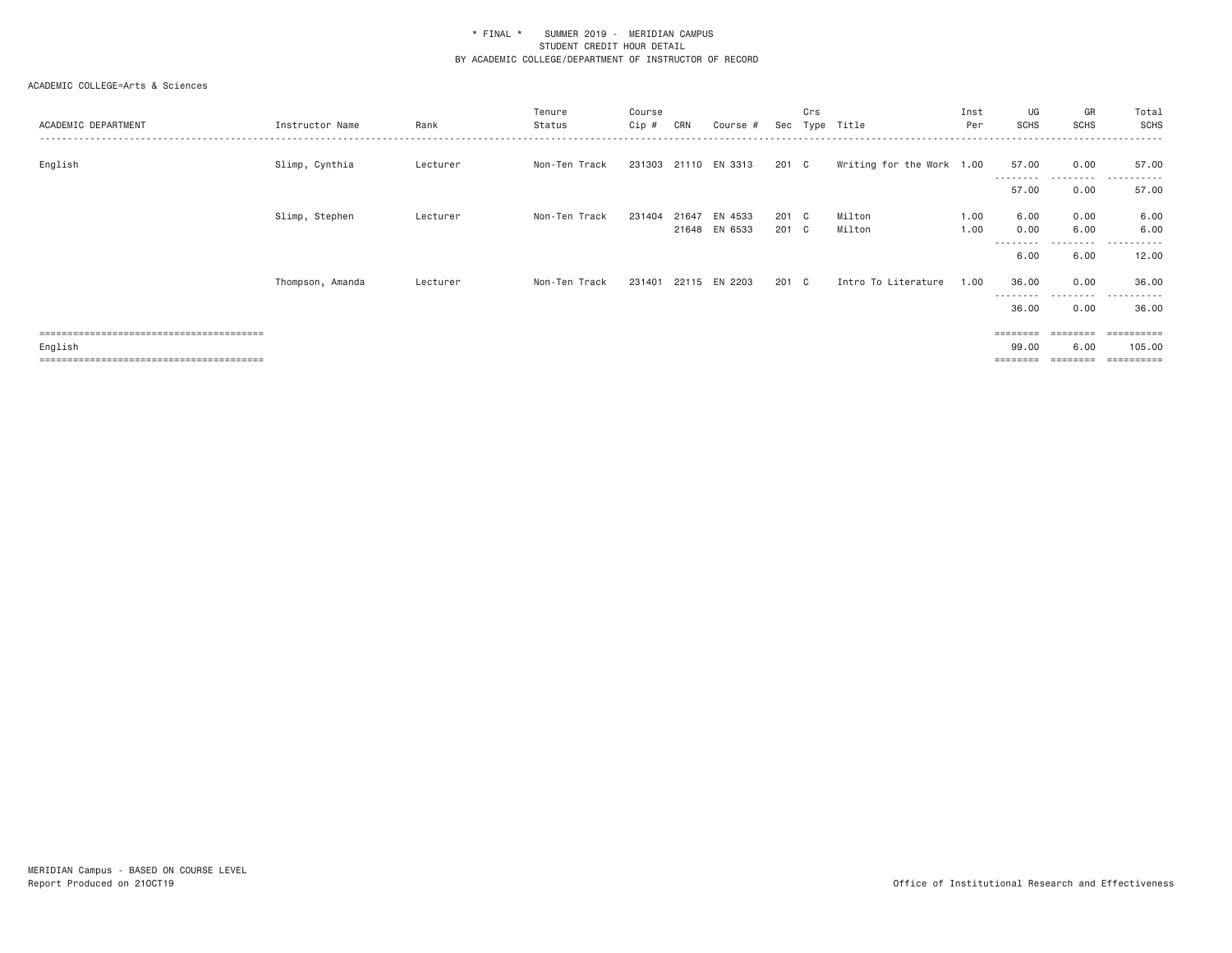| ACADEMIC DEPARTMENT | Instructor Name | Rank     | Tenure<br>Status | Course<br>Cip # | CRN   | Course #                 | Sec          | Crs              | Type Title                                | Inst<br>Per  | UG<br><b>SCHS</b>             | GR<br><b>SCHS</b>                                                                           | Total<br>SCHS                |
|---------------------|-----------------|----------|------------------|-----------------|-------|--------------------------|--------------|------------------|-------------------------------------------|--------------|-------------------------------|---------------------------------------------------------------------------------------------|------------------------------|
| Geosciences         | Hutton, Brian   | Lecturer | Non-Ten Track    | 450701          |       | 21665 GR 1123            | 201 C        |                  | Intro World Geog                          | 1.00         | 33,00<br>---------<br>33.00   | 0.00<br>.<br>0.00                                                                           | 33,00<br>.<br>33,00          |
|                     | Trent, Brittany | Lecturer | Non-Ten Track    | 400601          | 21119 | GG 1111<br>21120 GG 1113 | 201<br>201 C | $\sim$ 1. $\sim$ | Earth Science I Lab<br>Survey Earth Sci I | 1.00<br>1.00 | 13,00<br>51.00<br>.<br>64.00  | 0.00<br>0.00<br>0.00                                                                        | 13.00<br>51.00<br>.<br>64.00 |
| Geosciences         |                 |          |                  |                 |       |                          |              |                  |                                           |              | ========<br>97.00<br>======== | $\qquad \qquad \equiv \equiv \equiv \equiv \equiv \equiv \equiv \equiv$<br>0.00<br>======== | 97.00                        |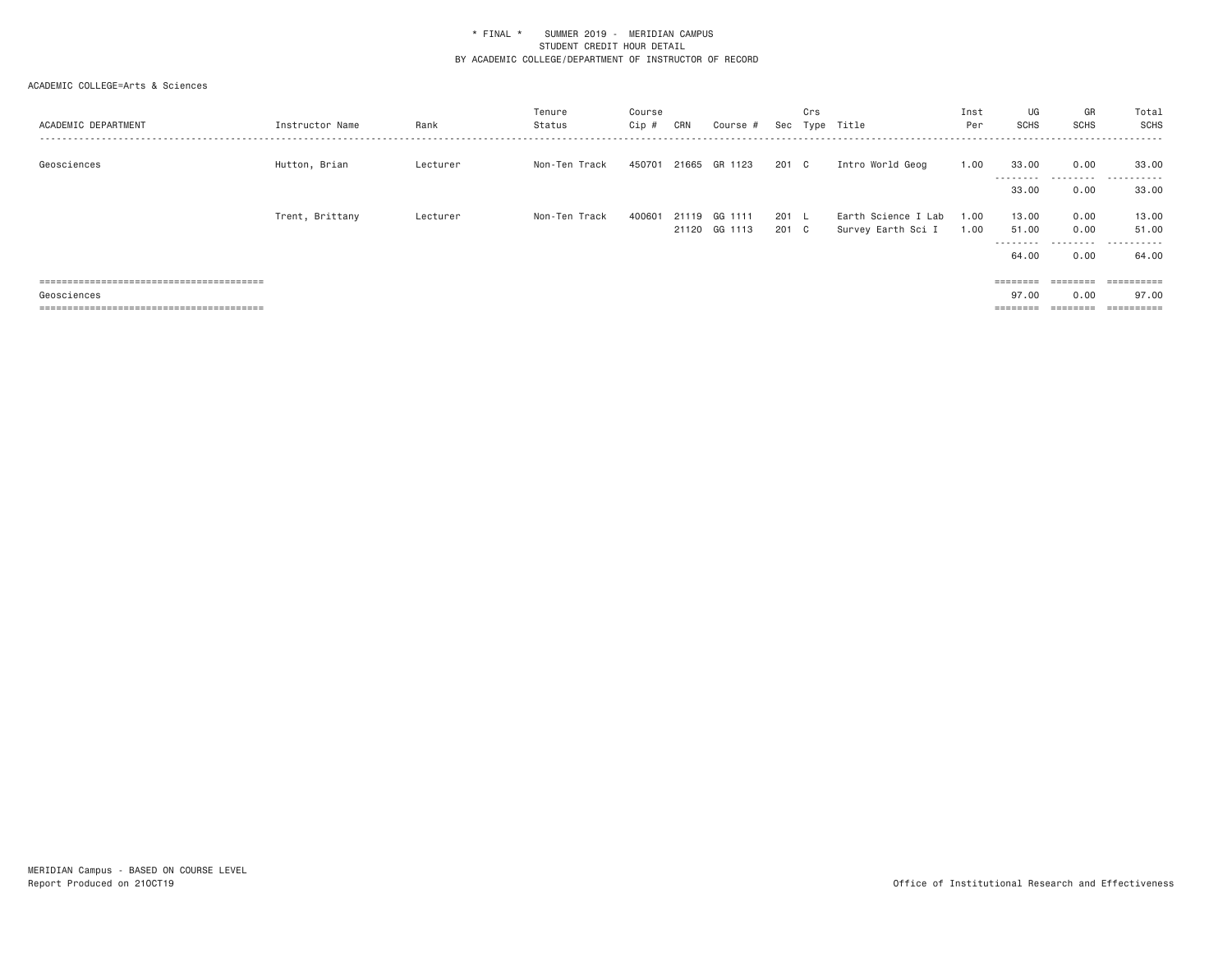| ACADEMIC DEPARTMENT | Instructor Name | Rank                        | Tenure<br>Status | Course<br>Cip #  | CRN | Course #                                        |                         | Crs | Sec Type Title                                                                | Inst<br>Per | UG<br><b>SCHS</b>                  | GR<br>SCHS                                                              | Total<br>SCHS               |
|---------------------|-----------------|-----------------------------|------------------|------------------|-----|-------------------------------------------------|-------------------------|-----|-------------------------------------------------------------------------------|-------------|------------------------------------|-------------------------------------------------------------------------|-----------------------------|
| History             | Bates, Toby     | Associate Professor Tenured |                  | 540101<br>540102 |     | 21124 HI 3133<br>21649 HI 8803<br>23152 HI 7000 | 201 C<br>201 C<br>201 I |     | History U.S. Pop Cul 1.00<br>Graduate Colloquium<br>Directed Indiv Study 1.00 | 1.00        | 45.00<br>0.00<br>0.00<br>--------- | 0.00<br>24,00<br>6.00<br>.                                              | 45.00<br>24.00<br>6.00<br>. |
|                     |                 |                             |                  |                  |     |                                                 |                         |     |                                                                               |             | 45.00                              | 30,00                                                                   | 75.00                       |
|                     |                 |                             |                  |                  |     |                                                 |                         |     |                                                                               |             | ========                           | $\qquad \qquad \equiv \equiv \equiv \equiv \equiv \equiv \equiv \equiv$ |                             |
| History             |                 |                             |                  |                  |     |                                                 |                         |     |                                                                               |             | 45.00                              | 30.00                                                                   | 75.00                       |
|                     |                 |                             |                  |                  |     |                                                 |                         |     |                                                                               |             | ========                           | ========                                                                | ==========                  |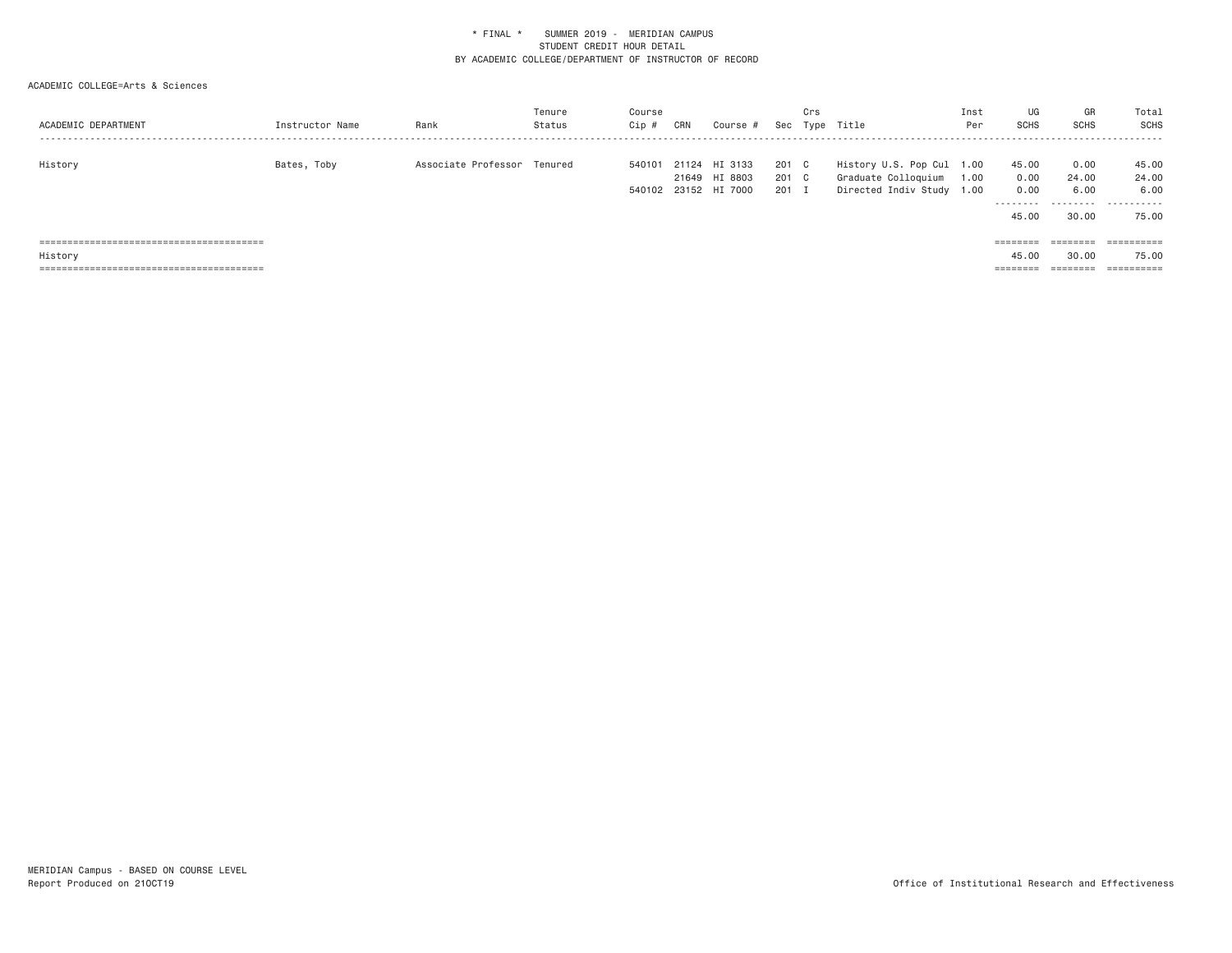| ACADEMIC DEPARTMENT      | Instructor Name | Rank                              | Tenure<br>Status | Course<br>Cip # | CRN   | Course # | Sec   | Crs | Type Title          | Inst<br>Per | UG<br><b>SCHS</b>             | GR<br><b>SCHS</b>                                                               | Total<br>SCHS                  |
|--------------------------|-----------------|-----------------------------------|------------------|-----------------|-------|----------|-------|-----|---------------------|-------------|-------------------------------|---------------------------------------------------------------------------------|--------------------------------|
| Mathematics & Statistics | Ge, Lin         | Clinical Assist Pro Non-Ten Track |                  | 521302          | 21077 | BQA 3123 | 201 C |     | Bus Stat Methods II | .00         | 21.00                         | 0.00                                                                            | 21.00<br>                      |
|                          |                 |                                   |                  |                 |       |          |       |     |                     |             | 21,00<br>========             | 0.00<br>$\qquad \qquad \equiv \equiv \equiv \equiv \equiv \equiv \equiv \equiv$ | 21.00<br>$=$ = = = = = = = = = |
| Mathematics & Statistics |                 |                                   |                  |                 |       |          |       |     |                     |             | 21.00<br>--------<br>-------- | 0.00<br>========                                                                | 21.00<br>==========            |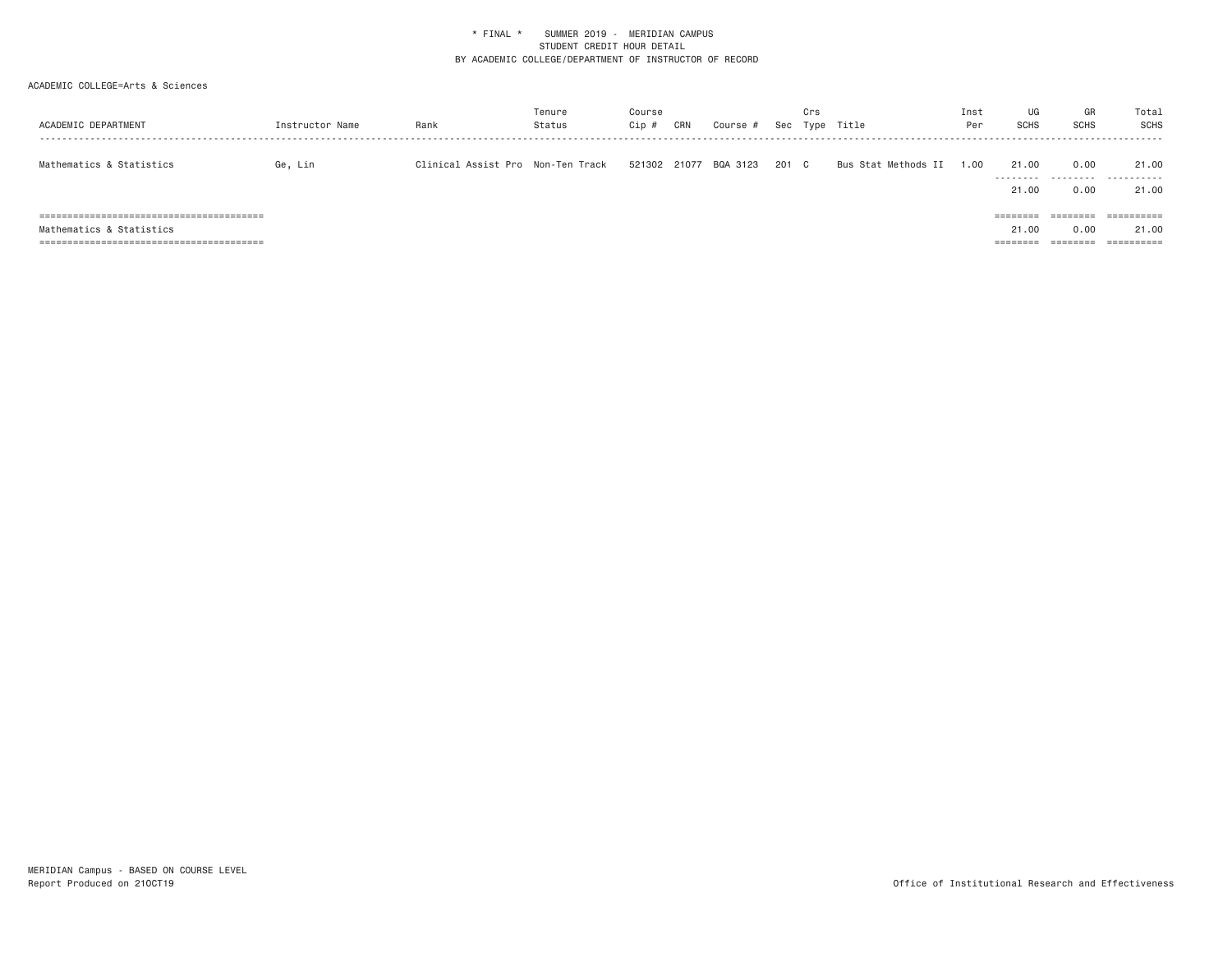| ACADEMIC DEPARTMENT | Instructor Name | Rank                        | Tenure<br>Status | Course<br>Cip #  | CRN   | Course #                   | Sec            | Crs | Type Title                         | Inst<br>Per  | UG<br>SCHS                | GR<br><b>SCHS</b> | Total<br>SCHS         |
|---------------------|-----------------|-----------------------------|------------------|------------------|-------|----------------------------|----------------|-----|------------------------------------|--------------|---------------------------|-------------------|-----------------------|
| Psychology          | Gier, Vicki     | Associate Professor Tenured |                  | 422701<br>422707 | 21656 | PSY 8713<br>21669 PSY 3353 | 201 C<br>201 C |     | Issues Cognitive Psy<br>Motivation | 1.00<br>1.00 | 0.00<br>48.00<br>-------- | 12.00<br>0.00     | 12.00<br>48.00<br>.   |
|                     |                 |                             |                  |                  |       |                            |                |     |                                    |              | 48.00                     | 12.00             | 60.00                 |
|                     | Shumate, James  | Lecturer                    | Non-Ten Track    | 422803           |       | 21650 PSY 4223             | 201 C          |     | Drug Use And Abuse                 | 1.00         | 30.00<br>--------         | 0.00<br>.         | 30.00<br>.            |
|                     |                 |                             |                  |                  |       |                            |                |     |                                    |              | 30.00                     | 0.00              | 30.00                 |
|                     |                 |                             |                  |                  |       |                            |                |     |                                    |              | $= = = = = = = = =$       | ========          | ==========            |
| Psychology          |                 |                             |                  |                  |       |                            |                |     |                                    |              | 78,00                     | 12,00             | 90.00                 |
|                     |                 |                             |                  |                  |       |                            |                |     |                                    |              | $= 22222222$              |                   | $=$ = = = = = = = = = |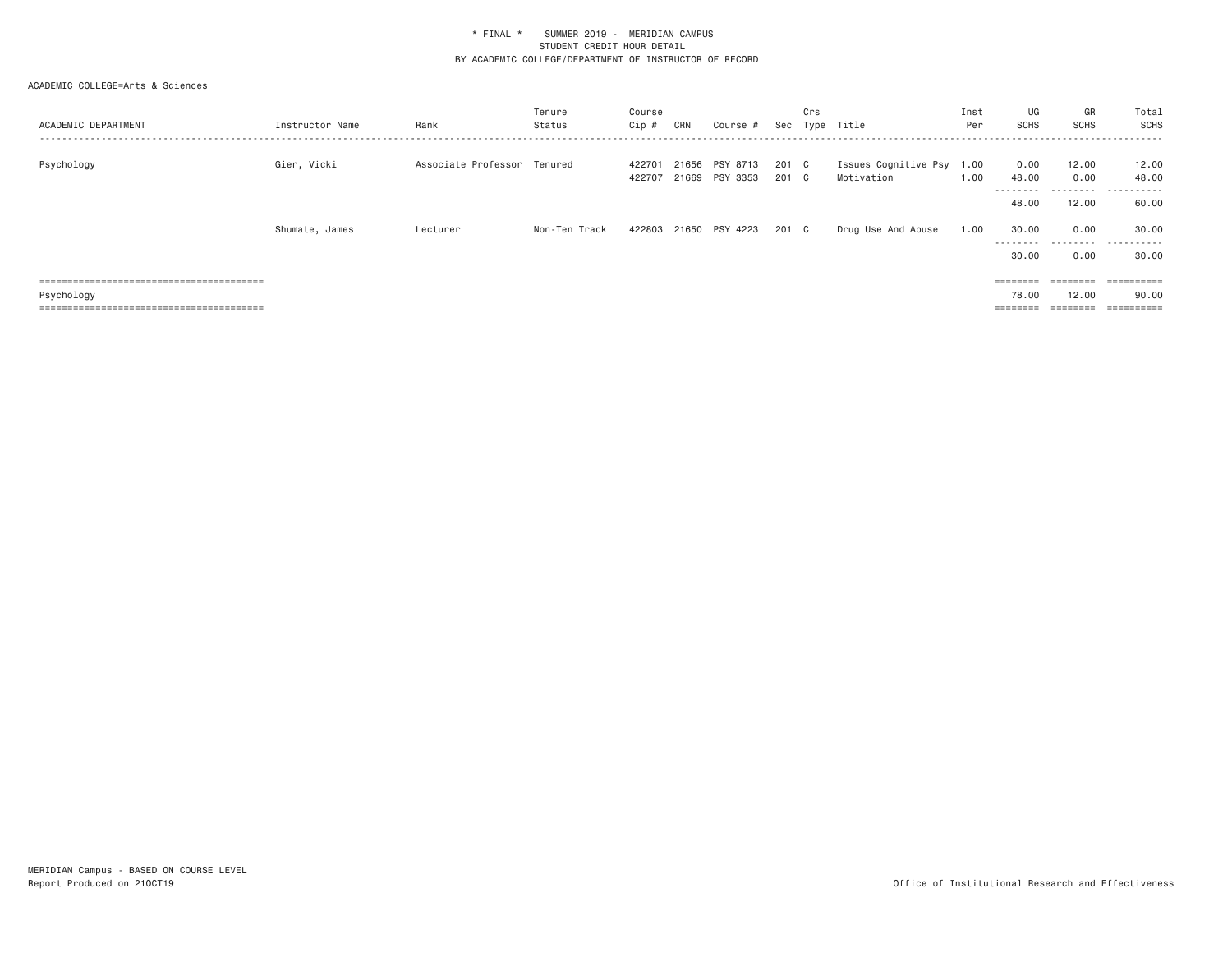| ACADEMIC DEPARTMENT | Instructor Name | Rank                              | Tenure<br>Status | Course<br>Cip # | CRN   | Course #      | Sec   | Crs          | Type Title                | Inst<br>Per | UG<br><b>SCHS</b>  | GR<br><b>SCHS</b> | Total<br>SCHS       |
|---------------------|-----------------|-----------------------------------|------------------|-----------------|-------|---------------|-------|--------------|---------------------------|-------------|--------------------|-------------------|---------------------|
| Sociology           | Carr, Rhonda    | Assistant Professor Non-Ten Track |                  | 440701          |       | 21652 SW 4643 | 201   | $\mathbf{C}$ | S W Services in Scho 1.00 |             | 15.00<br>--------- | 0.00<br>.         | 15.00<br>. <b>.</b> |
|                     |                 |                                   |                  |                 |       |               |       |              |                           |             | 15.00              | 0.00              | 15.00               |
|                     | Cook, Amanda    | Assistant Professor Ten Track     |                  | 450401          | 23127 | CRM 3503      | 201 C |              | Violence in the US        | 1.00        | 3.00               | 0.00              | 3.00                |
|                     |                 |                                   |                  | 451101          | 21664 | SO 3313       | 201 C |              | Deviant Behavior          | 1.00        | 51.00              | 0.00              | 51.00               |
|                     |                 |                                   |                  |                 | 22109 | CRM 3313      | 201 C |              | Deviant Behavior.         | 1.00        | 9.00               | 0.00              | 9.00                |
|                     |                 |                                   |                  |                 | 23114 | SO 7000       | 201   | - 1          | Directed Indiv Study 1.00 |             | 0.00               | 3.00              | 3.00                |
|                     |                 |                                   |                  |                 |       |               |       |              |                           |             | ---------          | ------<br>$  -$   | ------<br>$\cdots$  |
|                     |                 |                                   |                  |                 |       |               |       |              |                           |             | 63.00              | 3.00              | 66.00               |
|                     |                 |                                   |                  |                 |       |               |       |              |                           |             |                    |                   |                     |
|                     |                 |                                   |                  |                 |       |               |       |              |                           |             | ========           | ========          | ==========          |
| Sociology           |                 |                                   |                  |                 |       |               |       |              |                           |             | 78.00              | 3.00              | 81.00               |
|                     |                 |                                   |                  |                 |       |               |       |              |                           |             |                    |                   |                     |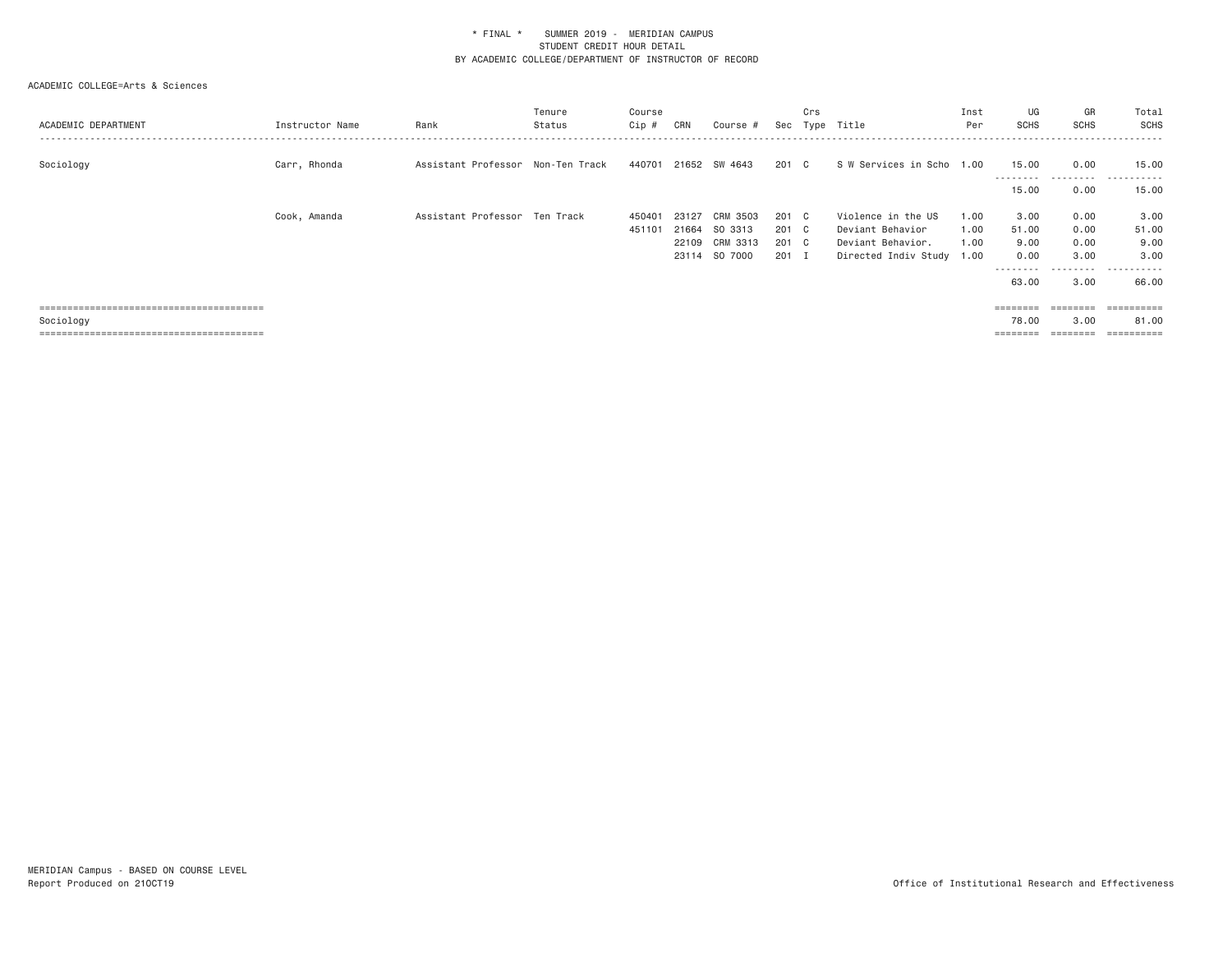| ACADEMIC DEPARTMENT | Instructor Name  | Rank                        | Tenure<br>Status | Course<br>Cip # | CRN | Course #                         | Sec            | Crs | Type Title                             | Inst<br>Per  | UG<br><b>SCHS</b>                | GR<br>SCHS                         | Total<br>SCHS                     |
|---------------------|------------------|-----------------------------|------------------|-----------------|-----|----------------------------------|----------------|-----|----------------------------------------|--------------|----------------------------------|------------------------------------|-----------------------------------|
| Finance & Economics | Spurlin, William | Associate Professor Tenured |                  | 520801          |     | 21944 FIN 8113<br>21945 FIN 8113 | 201 C<br>202 C |     | Corporate Finance<br>Corporate Finance | 1.00<br>1.00 | 0.00<br>0.00<br>--------<br>0.00 | 39,00<br>3,00<br>--------<br>42.00 | 39.00<br>3,00<br>-------<br>42.00 |
|                     |                  |                             |                  |                 |     |                                  |                |     |                                        |              | $=$ $=$ $=$ $=$ $=$              | ========                           |                                   |
| Finance & Economics |                  |                             |                  |                 |     |                                  |                |     |                                        |              | 0.00                             | 42.00                              | 42.00                             |
|                     |                  |                             |                  |                 |     |                                  |                |     |                                        |              | --------<br>--------             | --------<br>--------               | ==========                        |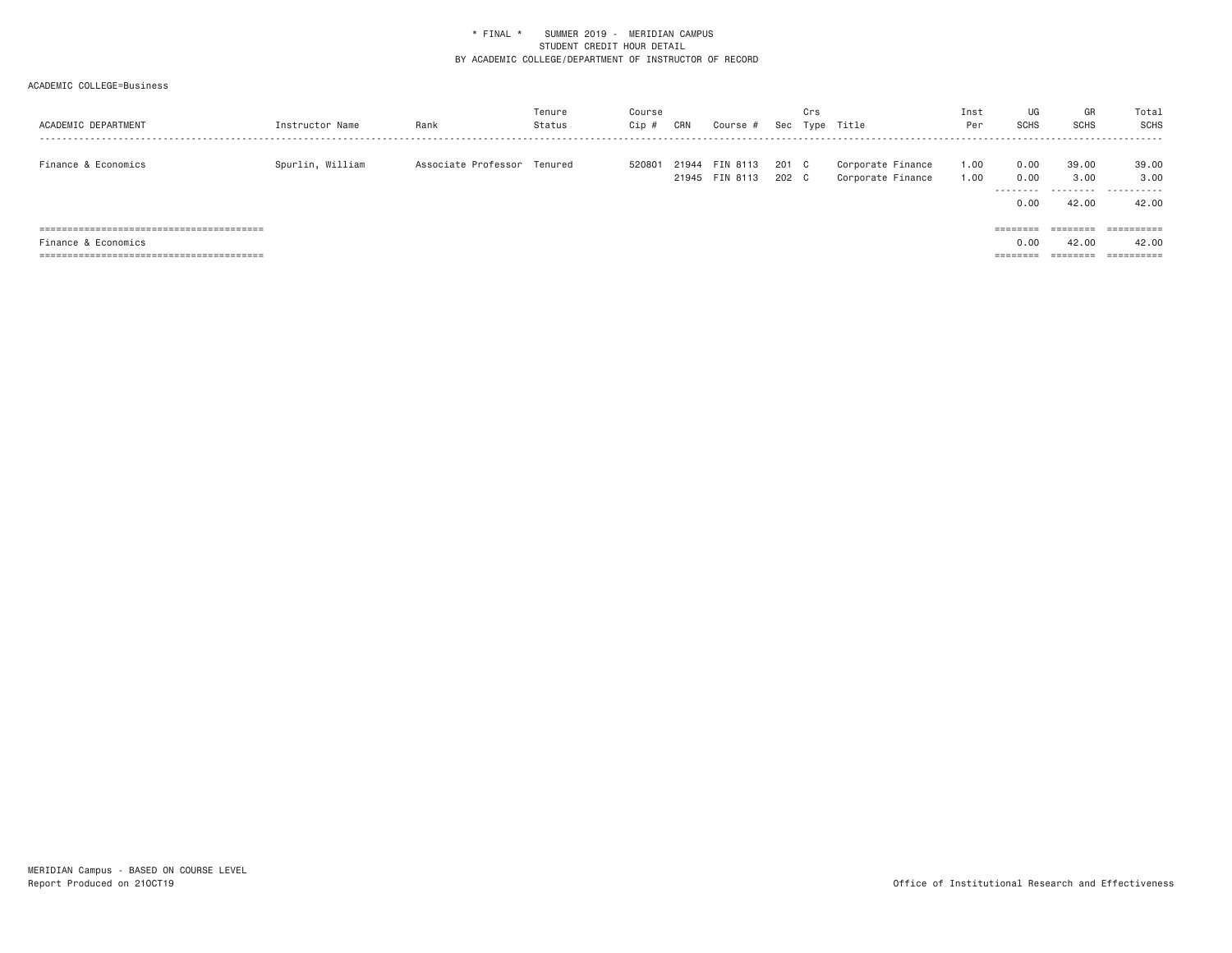| ACADEMIC DEPARTMENT              | Instructor Name  | Rank                              | Tenure<br>Status | Course<br>$Cip$ # | CRN            | Course #                   | Sec            | Crs | Type Title                                             | Inst<br>Per | UG<br><b>SCHS</b>        | GR<br><b>SCHS</b>                                                                | Total<br>SCHS         |
|----------------------------------|------------------|-----------------------------------|------------------|-------------------|----------------|----------------------------|----------------|-----|--------------------------------------------------------|-------------|--------------------------|----------------------------------------------------------------------------------|-----------------------|
| Management & Information Systems | Dearing, Kristi  | Non-Faculty                       | Not Applicable   | 521003            | 21946          | MGT 3813<br>21947 MGT 3813 | 201 C<br>202 C |     | Organizational Behav 1.00<br>Organizational Behav 1.00 |             | 18.00<br>12.00           | 0.00<br>0.00                                                                     | 18.00<br>12.00        |
|                                  |                  |                                   |                  |                   |                |                            |                |     |                                                        |             | .<br>30.00               | --------<br>0.00                                                                 | - - - - - -<br>30.00  |
|                                  | Jones, Gabrielle | Non-Faculty                       | Not Applicable   |                   |                | 521201 21075 BIS 3233      | 201 C          |     | Management Informati 1.00                              |             | 21.00                    | 0.00                                                                             | 21.00                 |
|                                  |                  |                                   |                  |                   |                |                            |                |     |                                                        |             | 21.00                    | 0.00                                                                             | 21.00                 |
|                                  | McNeil, Stacey   | Clinical Assist Pro Non-Ten Track |                  | 520201            | 21948<br>21955 | MGT 4990<br>MGT 4990       | 201 C<br>202 C |     | Special Topic In MGT 1.00                              |             | 30.00<br>21.00           | 0.00<br>0.00                                                                     | 30.00<br>21.00        |
|                                  |                  |                                   |                  | 520299            | 21949          | MGT 6990                   | 201 C          |     | Special Topic In MGT 1.00<br>Special Topic In MGT 1.00 |             | 0.00                     | 3.00<br>$\cdots$                                                                 | 3.00                  |
|                                  |                  |                                   |                  |                   |                |                            |                |     |                                                        |             | - - - - - - - -<br>51.00 | 3.00                                                                             | 54.00                 |
|                                  | Young, Carlton   | Associate Professor Tenured       |                  | 229999<br>510701  | 21076          | BL 8113<br>21122 HCA 4013  | 201 C<br>201 C |     | Law Ethics Disp Res<br>Ethical Issues in He 1.00       | 1.00        | 0.00<br>42.00            | 21.00<br>0.00                                                                    | 21.00<br>42.00        |
|                                  |                  |                                   |                  |                   |                |                            |                |     |                                                        |             | 42.00                    | 21.00                                                                            | 63.00                 |
|                                  |                  |                                   |                  |                   |                |                            |                |     |                                                        |             | $=$ = = = = = = =        |                                                                                  |                       |
| Management & Information Systems |                  |                                   |                  |                   |                |                            |                |     |                                                        |             | 144.00<br>========       | 24,00<br>$\qquad \qquad \equiv \equiv \equiv \equiv \equiv \equiv \equiv \equiv$ | 168,00<br>-========== |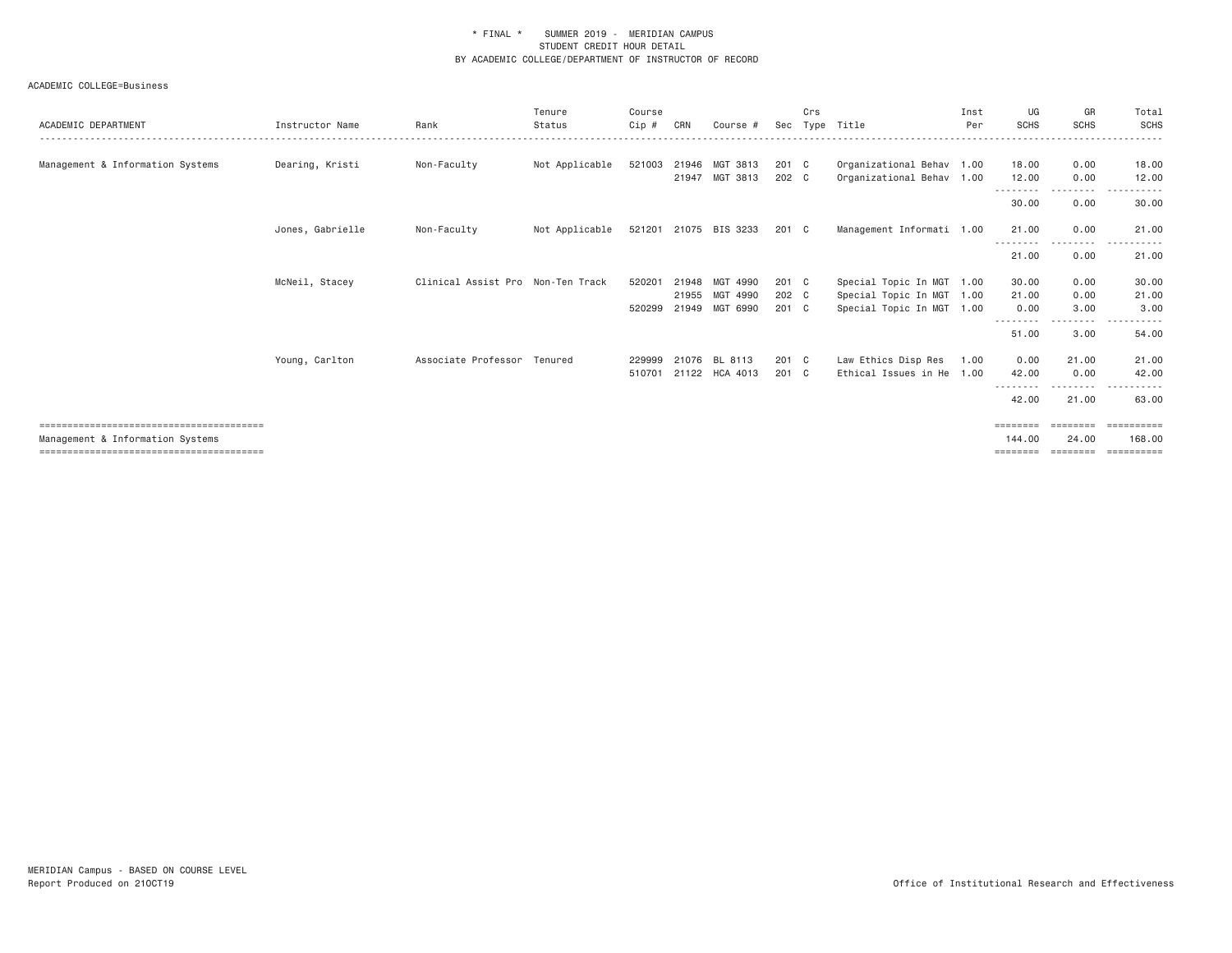| ACADEMIC DEPARTMENT                                    | Instructor Name | Rank                          | Tenure<br>Status | Course<br>Cip #  | CRN   | Course #                         | Sec            | Crs<br>Type | Title                                                  | Inst<br>Per  | UG<br><b>SCHS</b> | GR<br>SCHS        | Total<br>SCHS       |
|--------------------------------------------------------|-----------------|-------------------------------|------------------|------------------|-------|----------------------------------|----------------|-------------|--------------------------------------------------------|--------------|-------------------|-------------------|---------------------|
| Marketing, Quantitative Analysis & Busin Hill, William |                 | Professor                     | Tenured          | 510701<br>521401 |       | 21123 HCA 4443<br>21135 MKT 3513 | 201 E<br>201 E |             | Healthcare Internshi 1.00<br>Marketing Internship 1.00 |              | 3.00<br>9.00      | 0.00<br>0.00      | 3.00<br>9.00        |
|                                                        |                 |                               |                  |                  |       |                                  |                |             |                                                        |              | 12.00             | - - - - -<br>0.00 | 12.00               |
|                                                        | Qu, Yingge      | Assistant Professor Ten Track |                  | 521401           |       | 21134 MKT 3013                   | 201 C          |             | Principles Of Mkt                                      | 1.00         | 9.00              | 0.00              | 9.00                |
|                                                        |                 |                               |                  |                  |       | 21136 MKT 4213<br>21936 MKT 3013 | 201 C<br>202 C |             | Internet Marketing<br>Principles Of Mkt                | 1.00<br>1.00 | 21.00<br>18.00    | 0.00<br>0.00      | 21.00<br>18.00      |
|                                                        |                 |                               |                  |                  | 21937 | MKT 4213                         | 202 C          |             | Internet Marketing                                     | 1.00         | 27.00             | 0.00              | 27.00               |
|                                                        |                 |                               |                  |                  | 21939 | MKT 6213                         | 202 C          |             | Internet Marketing                                     | 1.00         | 0.00              | 3.00<br>-----     | 3.00<br>.           |
|                                                        |                 |                               |                  |                  |       |                                  |                |             |                                                        |              | 75.00             | 3.00              | 78.00               |
|                                                        |                 |                               |                  |                  |       |                                  |                |             |                                                        |              |                   | <b>EDDEDEDER</b>  | - ==========        |
| Marketing, Quantitative Analysis & Busin               |                 |                               |                  |                  |       |                                  |                |             |                                                        |              | 87.00             | 3.00<br>========  | 90.00<br>========== |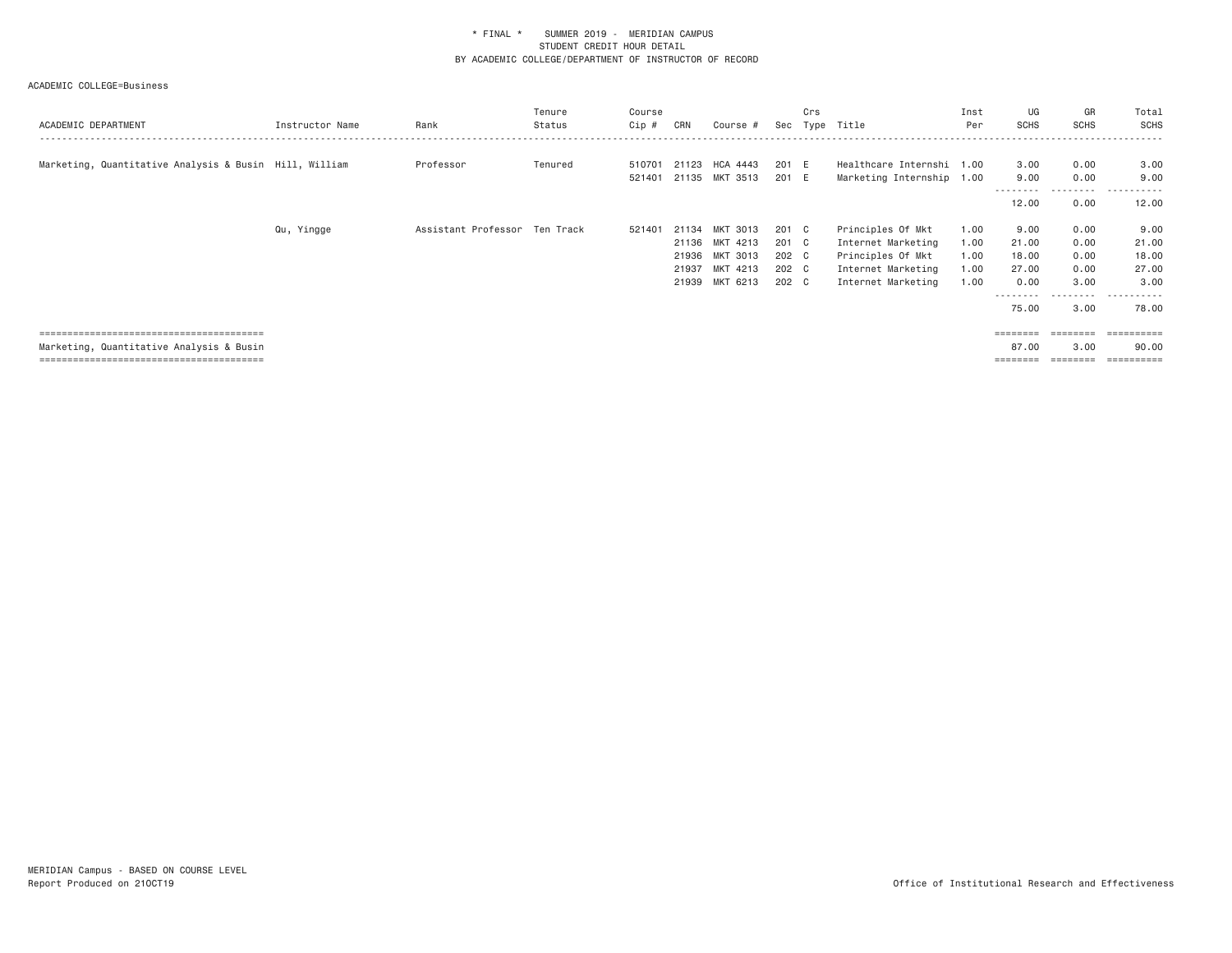| ACADEMIC DEPARTMENT   | Instructor Name | Rank                          | Tenure<br>Status | Course<br>Cip #  | CRN | Course #                                           |                         | Crs | Sec Type Title                                                         | Inst<br>Per | UG<br><b>SCHS</b>                   | GR<br>SCHS                 | Total<br><b>SCHS</b>                  |
|-----------------------|-----------------|-------------------------------|------------------|------------------|-----|----------------------------------------------------|-------------------------|-----|------------------------------------------------------------------------|-------------|-------------------------------------|----------------------------|---------------------------------------|
| School of Accountancy | Ennis, Kevin    | Associate Professor Tenured   |                  | 520301<br>521601 |     | 21073 ACC 4043<br>21951 ACC 8213<br>21071 ACC 4013 | 201 C<br>201 C<br>201 C |     | Municipal and Govt A 1.00<br>Fin and Acc Report A 1.00<br>Income Tax I | 1.00        | 39.00<br>0.00<br>15.00<br>--------- | 0.00<br>48.00<br>0.00<br>. | 39.00<br>48.00<br>15.00<br>.          |
|                       |                 |                               |                  |                  |     |                                                    |                         |     |                                                                        |             | 54.00                               | 48.00                      | 102.00                                |
|                       | Faello, Joseph  | Assistant Professor Ten Track |                  | 520301           |     | 21072 ACC 4023                                     | 201 C                   |     | Advanced ACC                                                           | 1.00        | 24.00<br>---------<br>24,00         | 0.00<br>---------<br>0.00  | 24.00<br>- - - - - -<br>$ -$<br>24,00 |
|                       |                 |                               |                  |                  |     |                                                    |                         |     |                                                                        |             |                                     | $=$ = = = = = = =          |                                       |
| School of Accountancy |                 |                               |                  |                  |     |                                                    |                         |     |                                                                        |             | 78.00<br>$=$ = = = = = = =          | 48.00<br>========          | 126,00<br>==========                  |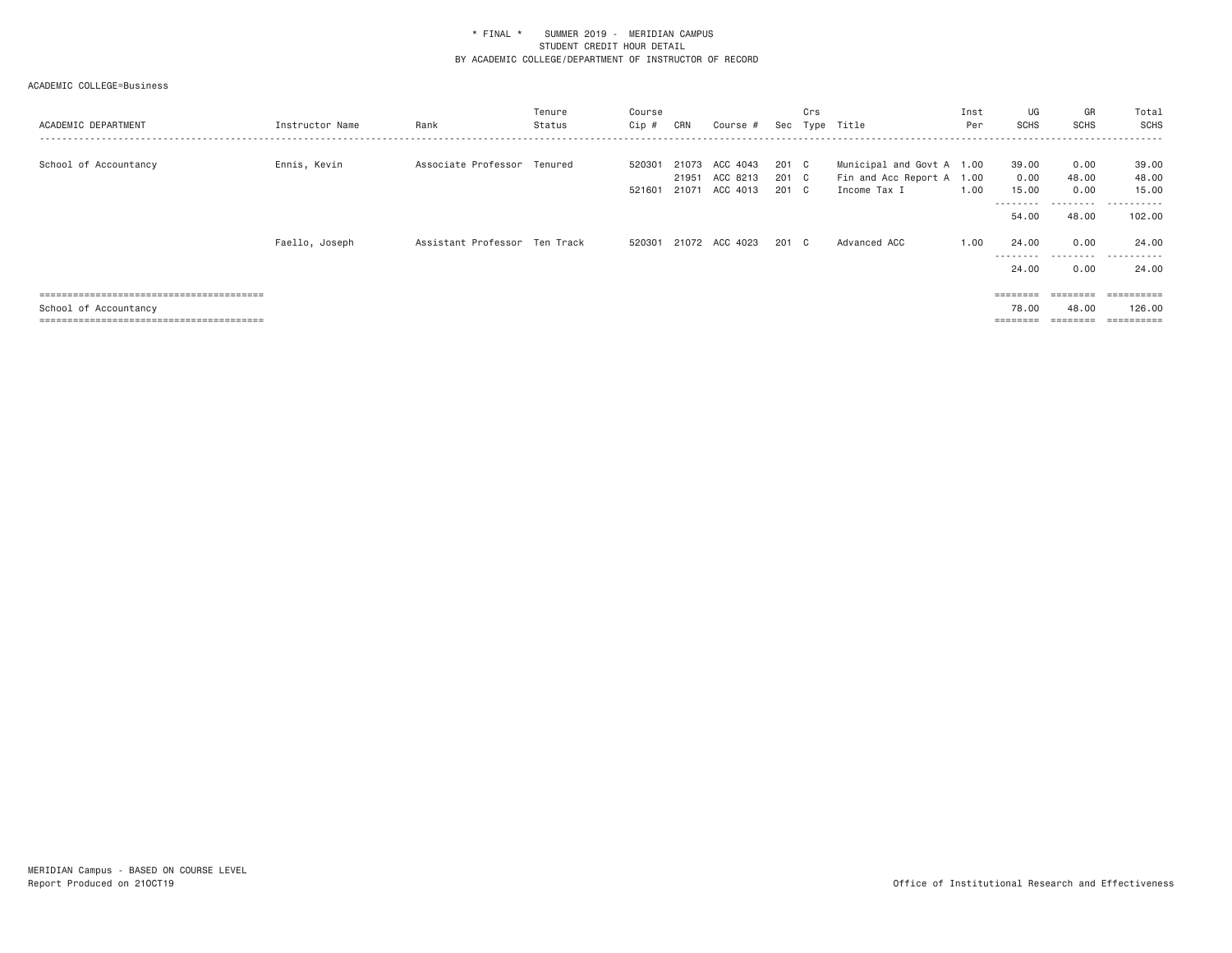| ACADEMIC DEPARTMENT                     | Instructor Name | Rank                          | Tenure<br>Status | Course<br>$Cip$ # | CRN            | Course #             | Sec            | Crs | Type Title                                             | Inst<br>Per | UG<br><b>SCHS</b> | GR<br><b>SCHS</b> | Total<br>SCHS                    |
|-----------------------------------------|-----------------|-------------------------------|------------------|-------------------|----------------|----------------------|----------------|-----|--------------------------------------------------------|-------------|-------------------|-------------------|----------------------------------|
| Counseling, Educational Psychology, and | Hall, Kimberly  | Professor                     | Tenured          | 422803            | 22723          | COE 7000             | 203 I          |     | Directed Indiv Study 1.00                              |             | 0.00              | 1.00              | 1.00                             |
|                                         |                 |                               |                  |                   |                |                      |                |     |                                                        |             | <u>.</u><br>0.00  | -----<br>1.00     | $\cdots$<br>. <u>.</u> .<br>1.00 |
|                                         | Suddeath, Eric  | Assistant Professor Ten Track |                  | 131101            | 21085          | COE 8203             | 251 C          |     | Place and Career Dev 1.00                              |             | 0.00              | 39,00             | 39.00                            |
|                                         |                 |                               |                  | 421601            | 21088<br>21863 | COE 8803<br>COE 6990 | 251 C<br>281 C |     | Crisis Response Coun 1.00<br>Special Topic In COE 1.00 |             | 0.00<br>0.00      | 27.00<br>12.00    | 27.00<br>12.00                   |
|                                         |                 |                               |                  | 422803            |                | 21082 COE 8043       | 281 C          |     | Group Tech and Proce 1.00                              |             | 0.00              | 18,00             | 18.00                            |
|                                         |                 |                               |                  |                   |                |                      |                |     |                                                        |             | --------<br>0.00  | .<br>96.00        | 96.00                            |
|                                         | Wozny, Darren   | Professor                     | Tenured          | 131101            | 21086          | COE 8623             | 281            | C . | Adv Law/Ethics in Co 1.00                              |             | 0.00              | 33.00             | 33.00                            |
|                                         |                 |                               |                  | 422703            | 21081          | COE 6903             | 251 C          |     | Dev Coun/Men Health                                    | 1.00        | 0.00              | 21,00             | 21.00                            |
|                                         |                 |                               |                  | 422707            | 21084          | COE 8073             | 251 C          |     | Cultural Found/Couns 1.00                              |             | 0.00              | 21,00             | 21.00                            |
|                                         |                 |                               |                  | 422802            | 21087          | COE 8703             | 281 C          |     | Prin Clin Mental Hlt 1.00                              |             | 0.00              | 30,00             | 30.00                            |
|                                         |                 |                               |                  | 422803            | 22411          | COE 7000             | 201            | I.  | Directed Indiv Study 1.00                              |             | 0.00              | 1.00              | 1.00                             |
|                                         |                 |                               |                  |                   | 22471          | COE 7000             | 202 I          |     | Directed Indiv Study 1.00                              |             | 0.00              | 1.00              | 1.00                             |
|                                         |                 |                               |                  |                   |                |                      |                |     |                                                        |             | --------<br>0.00  | .<br>107.00       | 107,00                           |
|                                         |                 |                               |                  |                   |                |                      |                |     |                                                        |             | ========          | <b>EBBERSE</b>    |                                  |
| Counseling, Educational Psychology, and |                 |                               |                  |                   |                |                      |                |     |                                                        |             | 0.00              | 204.00            | 204,00                           |
|                                         |                 |                               |                  |                   |                |                      |                |     |                                                        |             | ========          | ========          | -----------                      |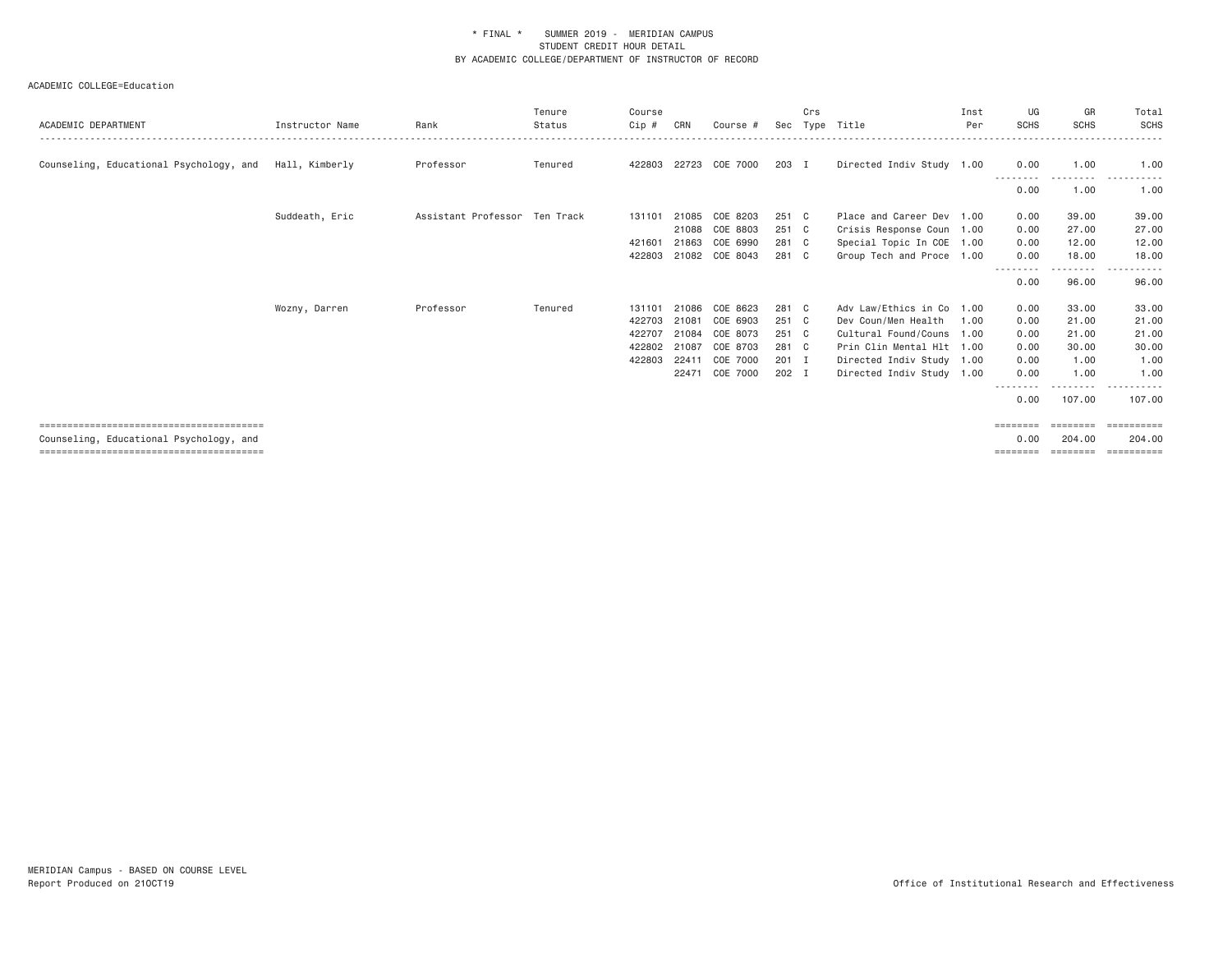| ACADEMIC DEPARTMENT                                   | Instructor Name  | Rank                              | Tenure<br>Status | Course<br>$Cip$ # | CRN   | Course #              |                | Crs<br>Sec Type | Title                     | Inst<br>Per | UG<br><b>SCHS</b>  | GR<br><b>SCHS</b> | Total<br><b>SCHS</b>          |
|-------------------------------------------------------|------------------|-----------------------------------|------------------|-------------------|-------|-----------------------|----------------|-----------------|---------------------------|-------------|--------------------|-------------------|-------------------------------|
| Curriculum, Instruction & Special Educat Hanna, Tania |                  | Clinical Assist Pro Non-Ten Track |                  | 131203            | 21835 | RDG 3413              | 251 C          |                 | Middle Lvl Lit I          | 1.00        | 33.00              | 0.00              | 33.00                         |
|                                                       |                  |                                   |                  |                   | 21836 | RDG 3413              | 252 C          |                 | Middle Lvl Lit I          | 1.00        | 21.00              | 0.00              | 21.00                         |
|                                                       |                  |                                   |                  |                   | 21841 | RDG 3423              | 281 C          |                 | Middle Lvl Lit II         | 1.00        | 36.00              | 0.00              | 36.00                         |
|                                                       |                  |                                   |                  |                   |       | 21842 RDG 3423        | 282 C          |                 | Middle Lvl Lit II         | 1.00        | 18.00              | 0.00              | 18.00                         |
|                                                       |                  |                                   |                  |                   |       |                       |                |                 |                           |             | .<br>108.00        | 0.00              | 108.00                        |
|                                                       | Leffler, Jeffrey | Assistant Professor Ten Track     |                  | 130901            | 21097 | EDF 3333              | 201 C          |                 | Social Foundation Ed 1.00 |             | 24.00              | 0.00              | 24.00                         |
|                                                       |                  |                                   |                  |                   |       | 131001 21852 EDX 8173 | 202 C          |                 | Sp Ed In Reg Classrm 1.00 |             | 0.00<br>.          | 24.00             | 24.00                         |
|                                                       |                  |                                   |                  |                   |       |                       |                |                 |                           |             | 24.00              | 24.00             | 48.00                         |
|                                                       | May, Susan       | Instructor                        | Non-Ten Track    | 131311            | 21837 | EDE 3523              | 281 C          |                 | Found EL/ML Math Edu 1.00 |             | 36.00              | 0.00              | 36.00                         |
|                                                       |                  |                                   |                  |                   |       | 21838 EDE 3523        | 282 C          |                 | Found EL/ML Math Edu 1.00 |             | 21.00              | 0.00              | 21.00                         |
|                                                       |                  |                                   |                  |                   |       |                       |                |                 |                           |             | .<br>57.00         | 0.00              | 57.00                         |
|                                                       | Ratliff, Lindon  | Associate Professor Tenured       |                  | 130604            | 21853 | EPY 8473              | 201 C          |                 | Mid Level Assessment 1.00 |             | 0.00               | 3.00              | 3.00                          |
|                                                       |                  |                                   |                  |                   | 21854 | EPY 8473              | 202 C          |                 | Mid Level Assessment 1.00 |             | 0.00               | 30.00             | 30.00                         |
|                                                       |                  |                                   |                  | 131203 21845      |       | EDS 8243              | 201 C          |                 | Adv. Plan Manage Lea 1.00 |             | 0.00               | 3.00              | 3.00                          |
|                                                       |                  |                                   |                  |                   |       | 21846 EDS 8243        | 202 C<br>202 C |                 | Adv. Plan Manage Lea 1.00 |             | 0.00               | 18.00<br>9,00     | 18.00                         |
|                                                       |                  |                                   |                  |                   |       | 131205 21848 EDS 8623 |                |                 | Effective Instructio 1.00 |             | 0.00<br><u>.</u>   |                   | 9.00                          |
|                                                       |                  |                                   |                  |                   |       |                       |                |                 |                           |             | 0.00               | 63.00             | 63.00                         |
|                                                       | Zhbanova, Ksenia | Assistant Professor Ten Track     |                  | 131203            | 21828 | EDE 3223              | 251 C          |                 | Middle Level Educati 1.00 |             | 27.00              | 0.00              | 27.00                         |
|                                                       |                  |                                   |                  |                   |       | 21829 EDE 3223        | 252 C          |                 | Middle Level Educati 1.00 |             | 33.00              | 0.00<br>.         | 33.00                         |
|                                                       |                  |                                   |                  |                   |       |                       |                |                 |                           |             | 60.00              | 0.00              | 60.00                         |
| Curriculum, Instruction & Special Educat              |                  |                                   |                  |                   |       |                       |                |                 |                           |             | ========<br>249,00 | 87.00             | ===================<br>336,00 |
| --------------------------------------                |                  |                                   |                  |                   |       |                       |                |                 |                           |             |                    |                   | ======== ======== =========   |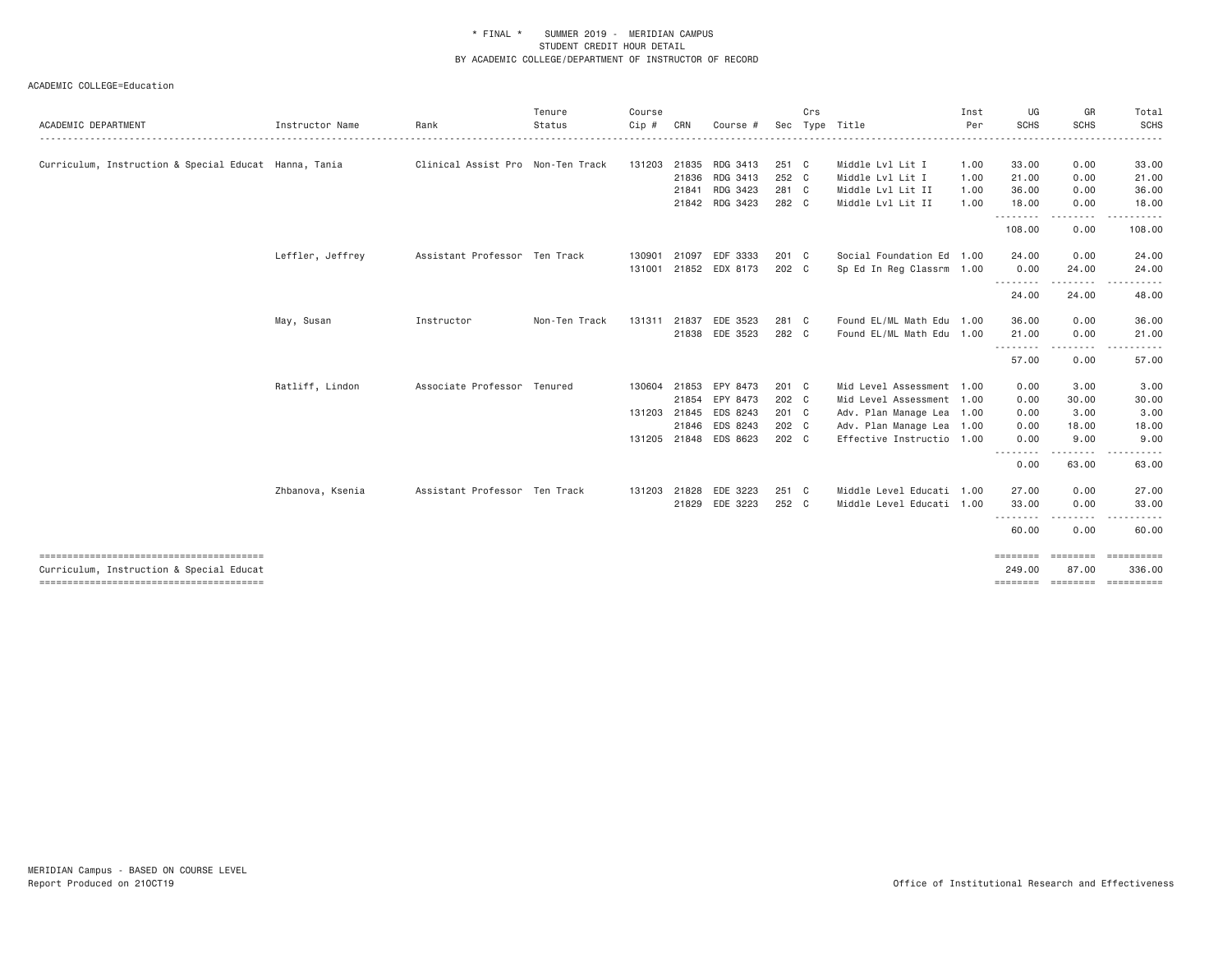|                        |                     |                               | Tenure         | Course  |       |                       |       | Crs |                           | Inst     | UG                              | GR          | Total             |
|------------------------|---------------------|-------------------------------|----------------|---------|-------|-----------------------|-------|-----|---------------------------|----------|---------------------------------|-------------|-------------------|
| ACADEMIC DEPARTMENT    | Instructor Name     | Rank                          | Status         | $Cip$ # | CRN   | Course #              |       |     | Sec Type Title            | Per<br>. | <b>SCHS</b>                     | <b>SCHS</b> | SCHS<br>.         |
| Educational Leadership | Fincher, Mark       | Associate Professor Ten Track |                | 130601  |       | 21843 EDF 8363        | 201 C |     | Func and Met Res In       | 1.00     | 0.00                            | 9.00        | 9.00              |
|                        |                     |                               |                |         | 21844 | EDF 8363              | 202 C |     | Func and Met Res In       | 1.00     | 0.00                            | 33,00       | 33.00             |
|                        |                     |                               |                |         |       |                       |       |     |                           |          | --------                        | ---------   | $- - -$<br>------ |
|                        |                     |                               |                |         |       |                       |       |     |                           |          | 0.00                            | 42.00       | 42.00             |
|                        | Operton, Rosalind   | Non-Employee                  | Not Applicable | 130401  |       | 21099 EDL 8413        | 281 C |     | Sch Legal and Ethic       | 1.00     | 0.00                            | 27.00       | 27.00             |
|                        |                     |                               |                |         |       | 21103 EDL 8713        | 251 C |     | Sch Bus and Faciliti 1.00 |          | 0.00                            | 30.00       | 30.00             |
|                        |                     |                               |                |         |       | 22143 EDL 8343        | 281 C |     | Effect Refl Pract Te 1.00 |          | 0.00                            | 24.00       | 24.00             |
|                        |                     |                               |                |         |       |                       |       |     |                           |          | .<br>0.00                       | .<br>81.00  | 81.00             |
|                        | Savage, Howard      | Non-Employee                  | Not Applicable |         |       | 130401 21100 EDL 8423 | 251 C |     | School Leadership         | 1.00     | 0.00                            | 42.00       | 42.00             |
|                        |                     |                               |                |         |       |                       |       |     |                           |          | <u> - - - - - - - -</u><br>0.00 | 42.00       | 42.00             |
|                        | Wallin, Patsy       | Associate Professor Tenured   |                | 130401  | 21098 | EDF 8443              | 281 C |     | Eval of Sch Prog          | 1.00     | 0.00                            | 27.00       | 27.00             |
|                        |                     |                               |                |         | 21101 | EDL 8433              | 251 C |     | Data for Sch Impr         | 1.00     | 0.00                            | 42.00       | 42.00             |
|                        |                     |                               |                |         |       | 21104 EDL 8723        | 251 C |     | Positive Sch Culture 1.00 |          | 0.00                            | 33.00       | 33.00             |
|                        |                     |                               |                |         |       | 23112 EDL 8633        | 001 C |     | HR Leadership             | 1.00     | 0.00                            | 33.00       | 33.00             |
|                        |                     |                               |                |         |       | 23355 EDL 7000        | 201 I |     | Directed Indiv Study 1.00 |          | 0.00                            | 3.00        | 3.00              |
|                        |                     |                               |                |         |       |                       |       |     |                           |          | <u>.</u><br>0.00                | .<br>138.00 | 138.00            |
|                        | White Jones, Ashley | Non-Employee                  | Not Applicable |         |       | 260908 21833 EP 4133  | 251 C |     | Ex Prog Clinical Pop 1.00 |          | 27.00                           | 0.00        | 27.00             |
|                        |                     |                               |                |         |       |                       |       |     |                           |          | .<br>27.00                      | 0.00        | 27.00             |
|                        |                     |                               |                |         |       |                       |       |     |                           |          | ========                        | ========    | ==========        |
| Educational Leadership |                     |                               |                |         |       |                       |       |     |                           |          | 27.00                           | 303.00      | 330.00            |
|                        |                     |                               |                |         |       |                       |       |     |                           |          | ========                        | ========    | ==========        |